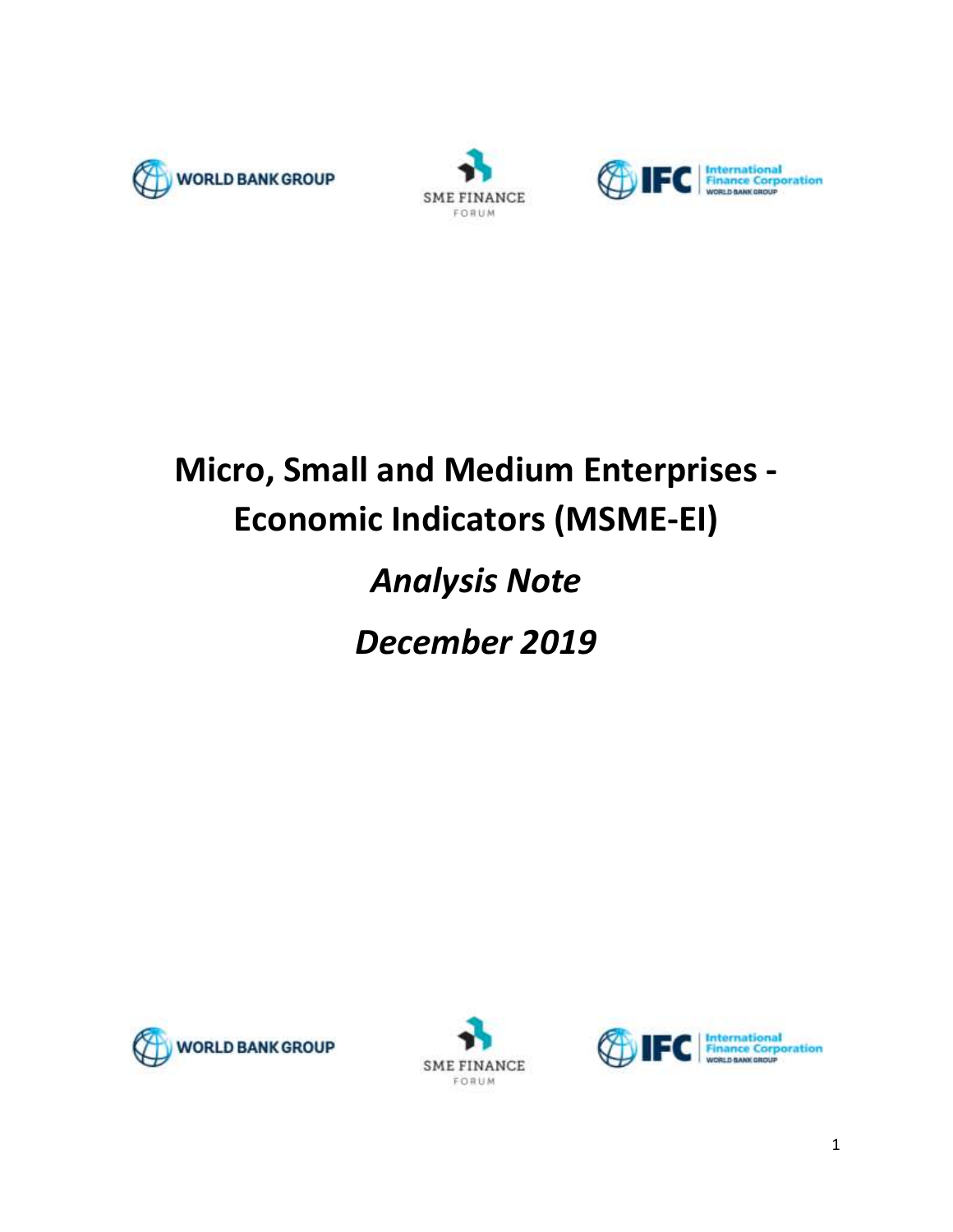## Acknowledgements

This MSME Economic Indicators Analysis Note was authored by Khondoker Haider, Mahima Khanna, Minerva Kotei, Khrystyna Kushnir, Sandeep Singh and Tarun Sridhar. Analytical support was provided by Gabriela Chamartin, Qi Fan, Tracy Lindsay, Shuning Lu, Yuanda Wang and Ziyu Zhan. We also benefitted from managerial oversight by Issa Faye, Matthew Gamser, Dan Goldblum, Sharmila Hardi and Martin Holtmann.

The team would like to thank the following peer reviewers for their valuable contributions: Giuseppe E. Gramigna (Chief Economist, U.S. Small Business Administration), Jacqueline Irving, Melina Mirmulstein, and Joshua Seth Wimpey. We are also grateful to Nicholas Tong at the International Monetary Fund (IMF) for his contribution.

We extend a special thanks to the IFC staff from regional operational units for their support in obtaining and reviewing data: Hermann Friedel Bender, Raja Debnath, Paula Maria Leynes Felipe, Martin Hommes, Sanjay Kalpage, and Ulugbek Tilyayev.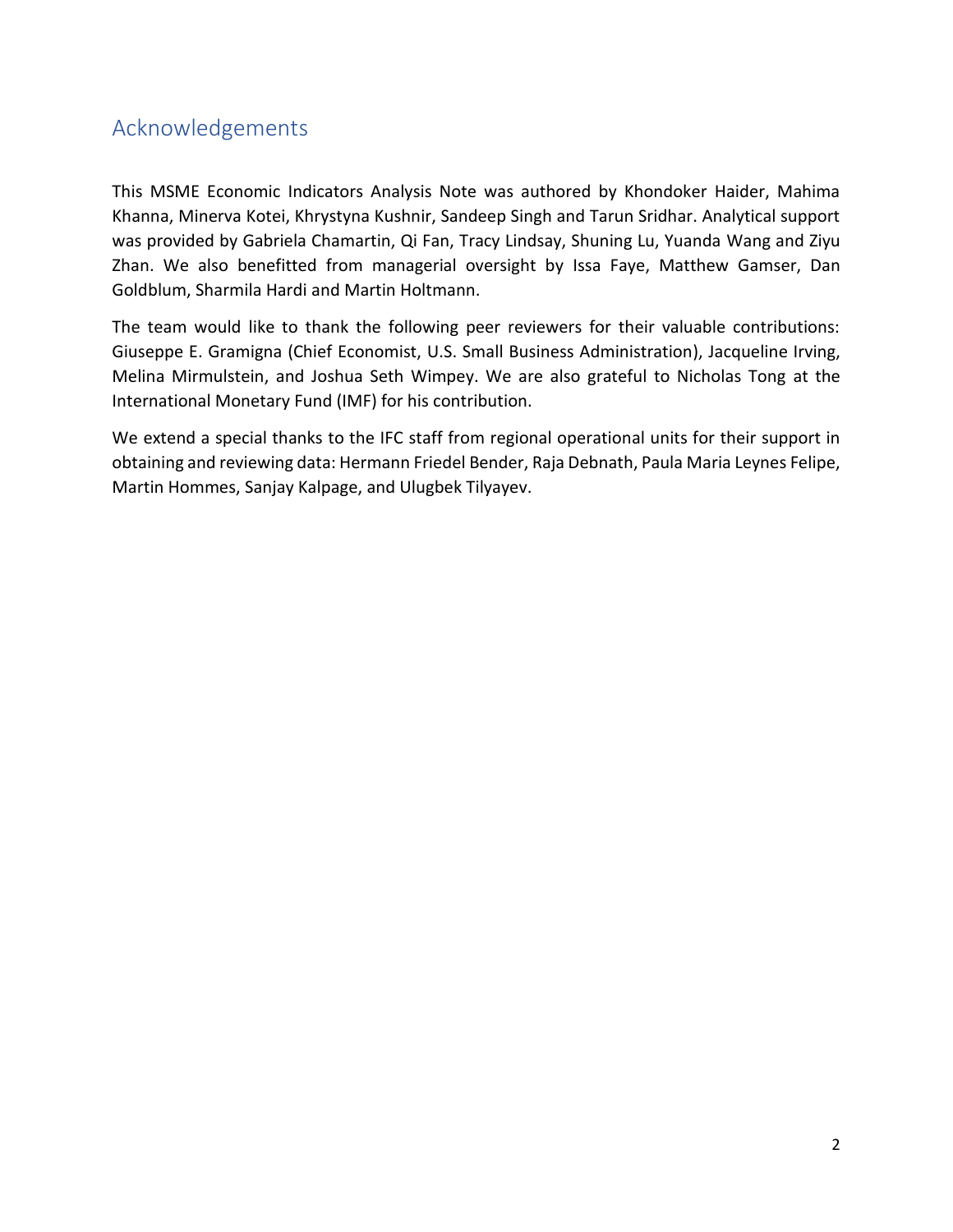## Foreword



Micro, small and medium enterprises (MSMEs) are the focus of financial sector operations at the International Finance Corporation (IFC) because they are drivers of economic growth, and contribute to productivity, employment and innovation. A large share of new jobs worldwide are created by MSMEs. Nearly 3.3 million jobs will be needed every month to absorb the growing workforce in emerging markets by 2030. Access to finance remains one of the most important constraints for the survival, growth, and productivity of MSMEs. The IFC's MSME finance gap analysis 2017 indicates that 40 percent of formal MSMEs have an unmet financing need of US\$5.2 trillion, including US\$1.5 trillion attributable to women owned MSMEs.

The IFC's mission focuses on private sector development in emerging markets, and solving the problems faced by MSMEs is an important part of that mission. Equally important is gathering and using data which can help define these businesses, identify their constraints and then customize solutions to match their specific needs. Data collation is the first step to improving the knowledge base for policy, product and service formulation in MSME financing.

A group of staff from across the World Bank Group have updated available information on MSMEs in this 2020 edition of the MSME Economic Indicators (MSME-EI). It provides economylevel data for MSMEs in 176 economies, including 21 new economies. It is estimated that at the end of the data collection period in 2019, there were over 322 million formal MSMEs, employing more than 705 million people. The data is an important step, but it is not exhaustive in covering fragile countries. Also, gender-disaggregated data is still unavailable for many emerging economies.

Measuring impact and ensuring additionality are critical to achieving IFC objectives. As such, the IFC has launched initiatives to address these critical data gaps. The IFC tracks and analyzes financing outreach to the final recipients, mostly MSMEs. It supports collateral registries and credit bureaus that generate critical data on millions of MSMEs. Furthermore, IFC invests in and works with FinTech companies to develop innovative ways to obtain alternative MSME data and accelerate the availability of MSME data stock. Another key priority, promoting knowledge sharing through the SME Finance Forum, is being managed by IFC. In this context, the IFC regards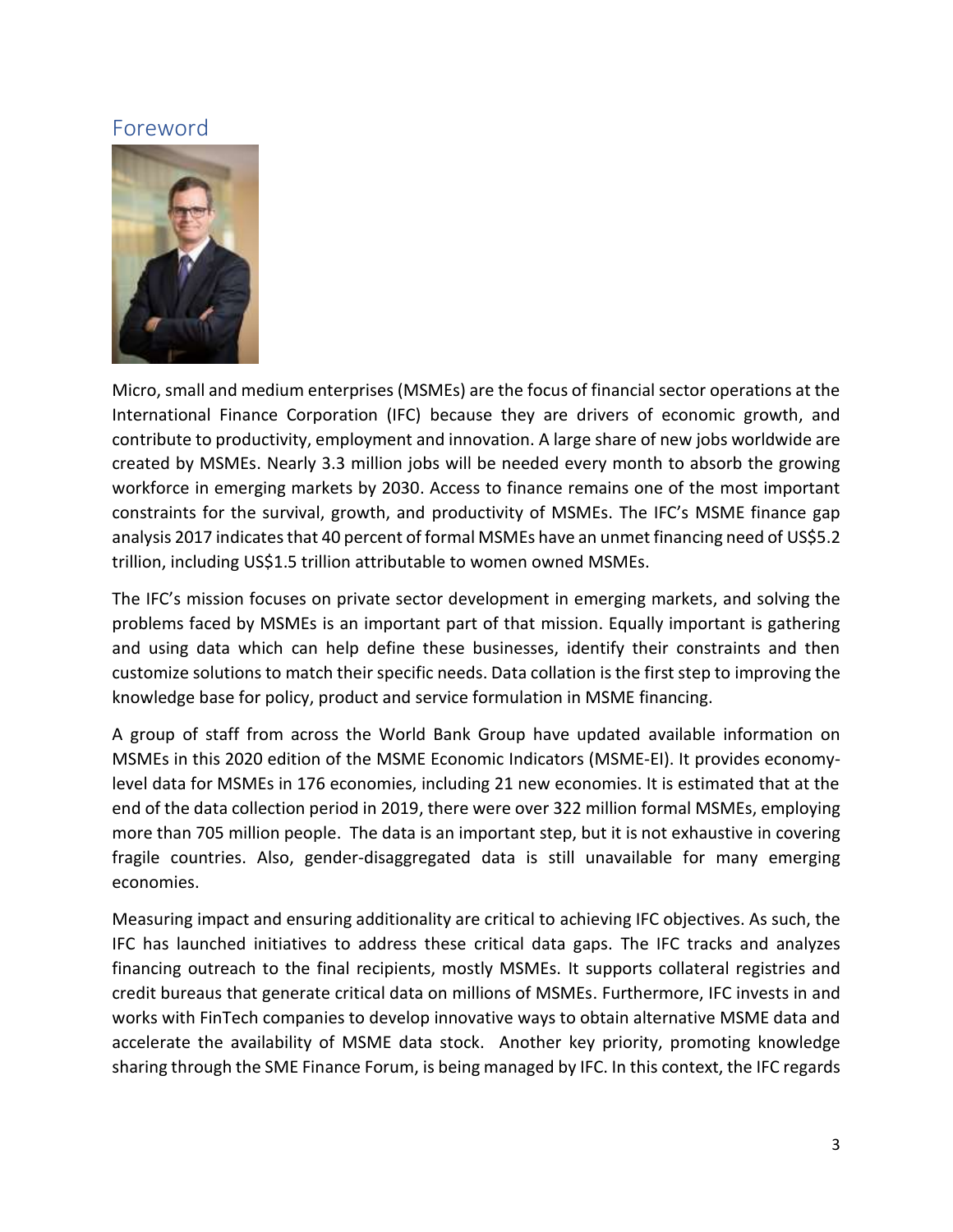partnerships that foster the exchange of data as extremely important for MSMEs if they are to survive and thrive.

Globally, MSMEs have been disproportionately impacted by the COVID-19 crisis due to their vulnerability to economic shocks. The World Bank Group (WBG) is now implementing a financial response program to alleviate the impact and facilitate sustainable recovery. The IFC is playing a key role by providing [support](https://ifcextapps.ifc.org/ifcext/pressroom/ifcpressroom.nsf/0/CCCB1EAC6F61E32C8525852E0068124B?OpenDocument) to private companies to help sustain economies and preserve jobs.

The World Bank Group will continue to work toward a more streamlined business environment, while facilitating better access to finance and supporting MSMEs around the world. We will commit resources and explore innovative partnerships to enhance the availability of quality MSME data, filling any critical gaps. Thus, we will help to accelerate the contribution of MSMEs to inclusive and sustainable economic growth, particularly in emerging markets.

**Hans Peter Lankes Vice President, Economics & Private Sector Development, IFC**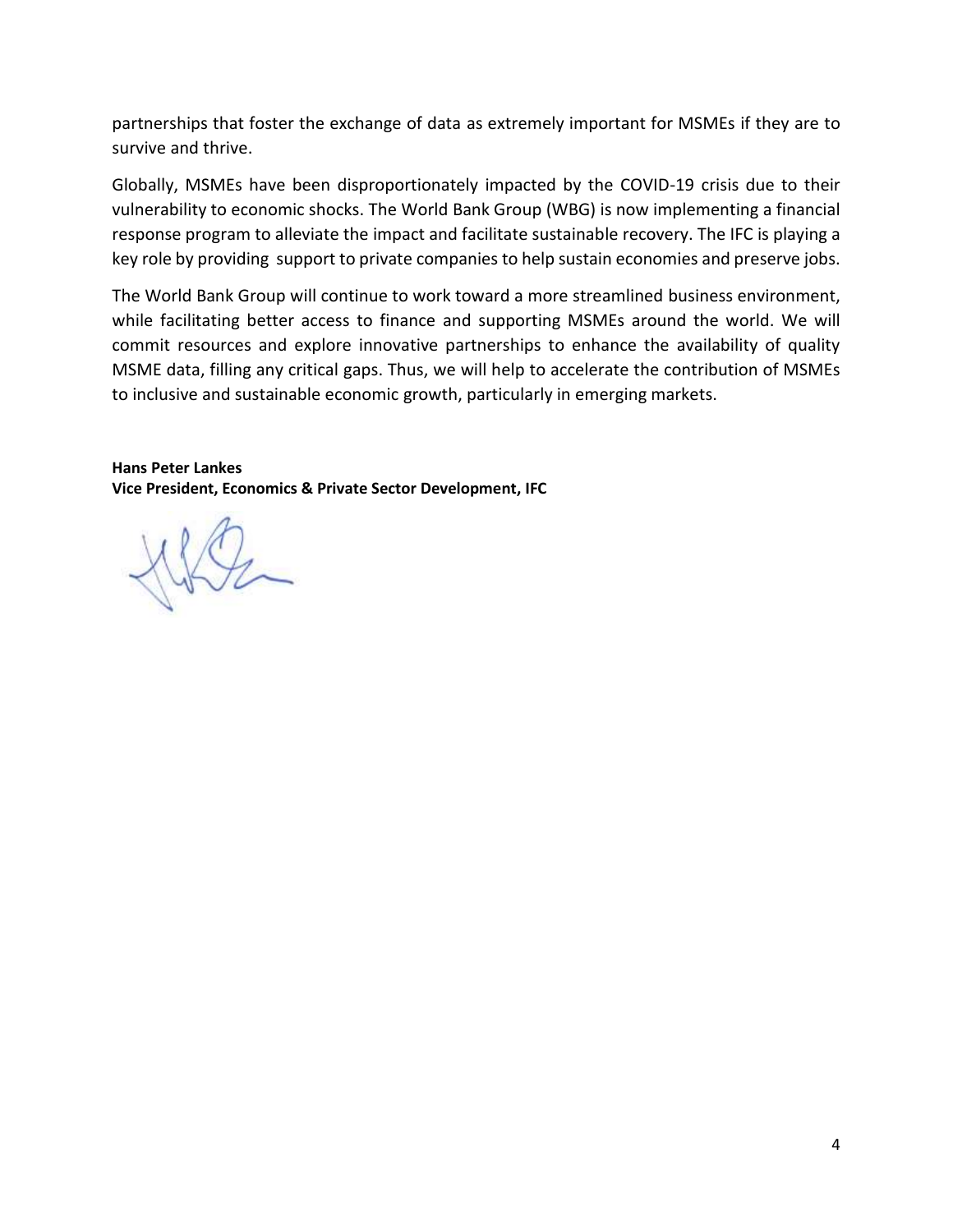## <span id="page-4-0"></span>Abstract

This note provides an overview of the MSME Economic Indicators (MSME-EI) database, previously known as the MSME Country Indicators database. It collates the official country level definitions of Micro, Small, and Medium Enterprises (MSMEs) from over 176 economies. The comprehensive database is a unique data source that highlights the variety of definitions, allowing the IFC to assess the use of the definition across economies.

The latest data suggests the following observations: First, the number of employees continues to be the most widely used variable for defining MSMES across economies. However, the thresholds for classifying an enterprise by size vary across countries  $-$  and, sometimes, even within a country. Second, in the 77 economies where data is available, there are 322 million formal MSMEs employing almost 72 percent of private sector employees. Third, MSME density as measured by the number of formal MSMEs per 1,000 people, is higher in high-income economies. However, the growth rate in the number of MSMEs is highest among low- and middle-income economies and countries in Europe and Central Asia.

In countries where a credible data source was available, MSMEs, on average, account for 78 percent of employment, ranging from 50 to 90 percent across regions. They also contribute significantly to the amount of value added to an economy, particularly in emerging economies, but at a lower magnitude when compared with their contribution towards employment.

### **Terms of use and disclaimer**

Please read the Methodology Note on the MSME Economy Indicators (MSME-EI) along with the countryspecific comments in the MSME-EI Excel workbook before using the data from the SME Finance Forum data site. The MSME-EI presents the secondary data. The original data are collected by various institutions (statistical institutes, ministries, international organizations, small business promotion agencies, research institutions and others) using a variety of methods (mainly census). Thereby, the data are not always standardized across countries and time which, among other issues, may hamper data comparability and aggregation. The IFC is not responsible for the quality, accuracy, reliability or completeness of the data collected from external sources.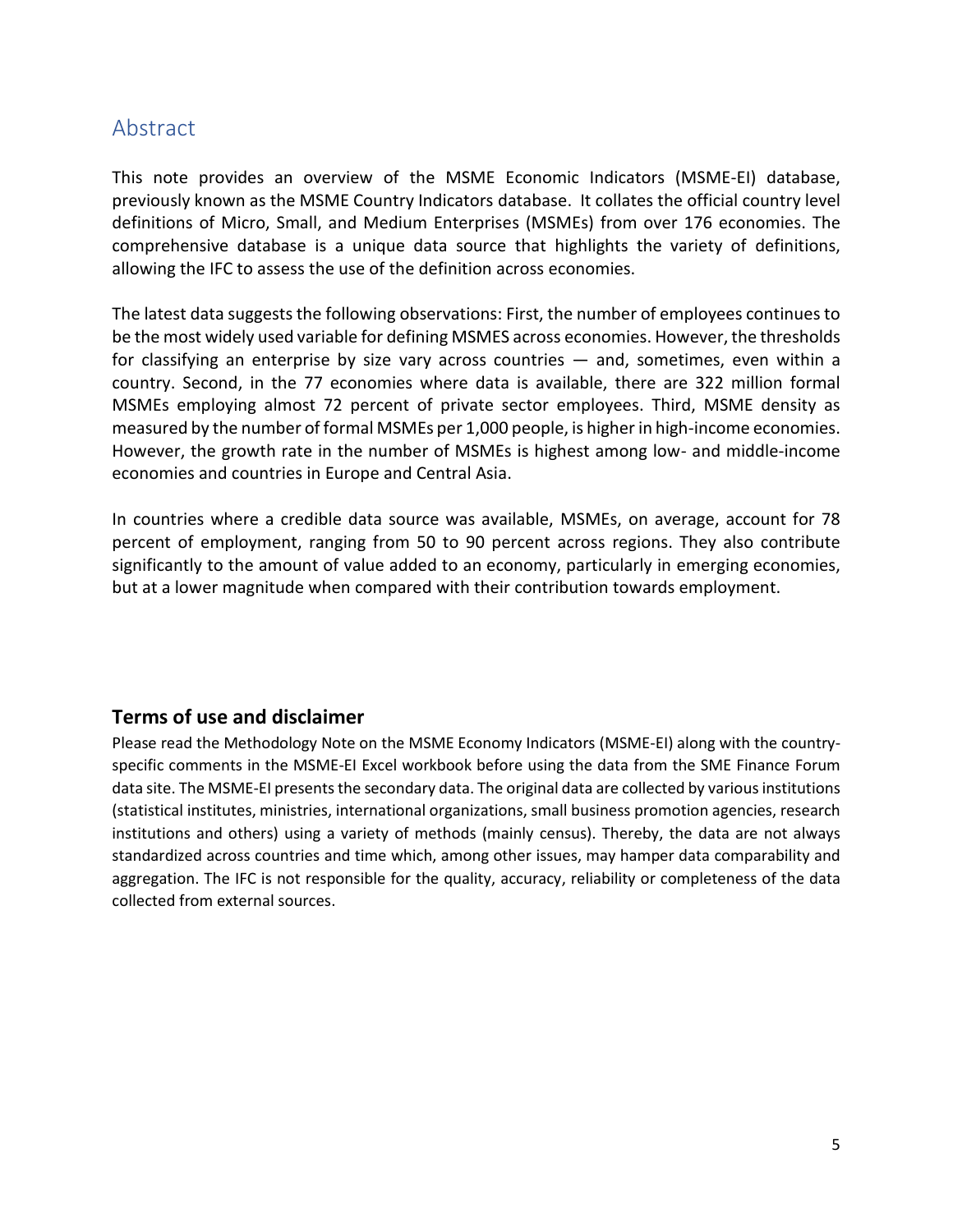## **Table of Contents**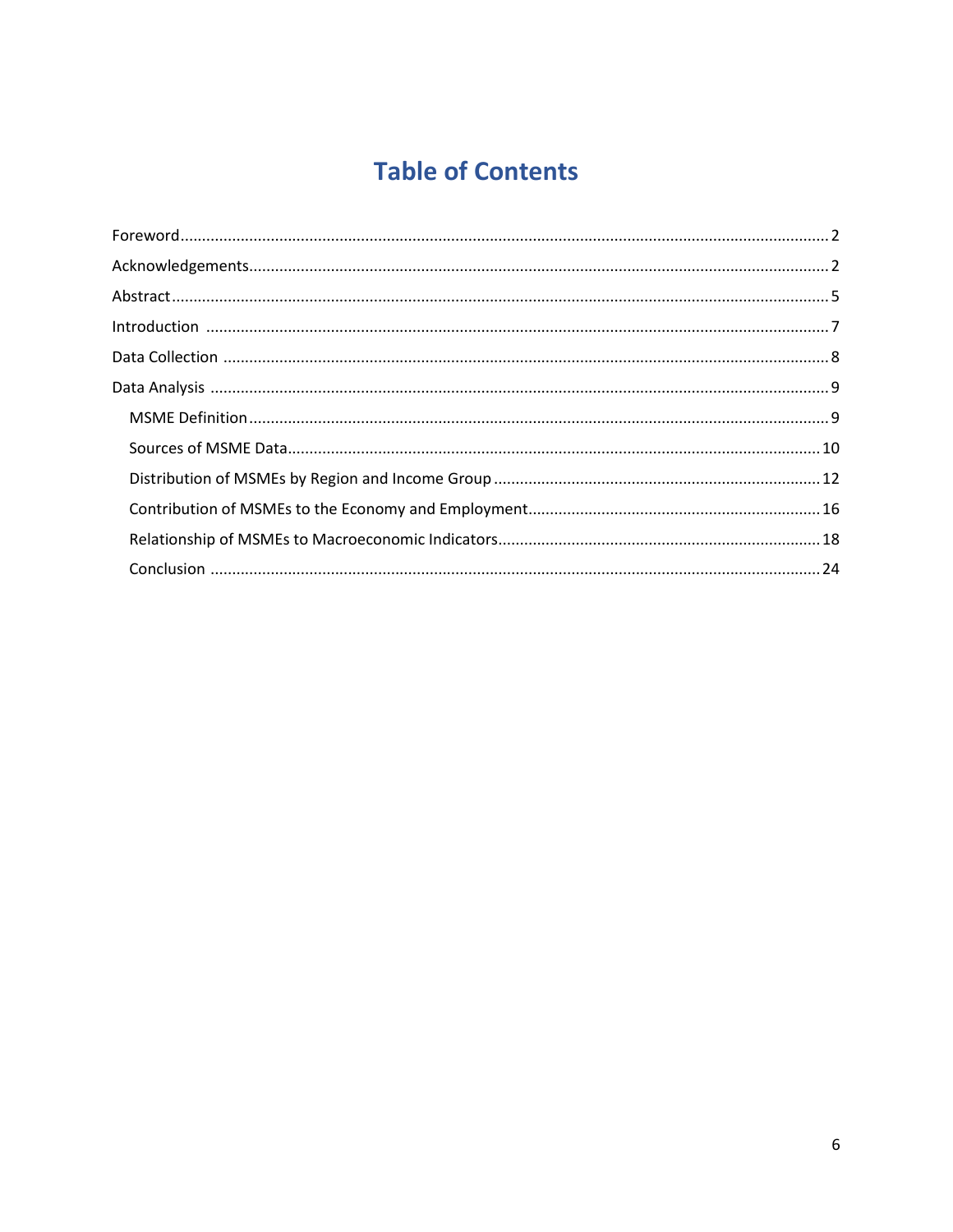## <span id="page-6-0"></span>**Introduction**

**Firms have been the cornerstone of economic development and socioeconomic progress.** Early economic theory favorably viewed smaller firms. For instance, the theory of perfect competition had shown that markets with many small firms producing identical products would lead to a 'technical optimum', that is, an equilibrium whereby the output would be associated with the lowest average cost. The other school of thought influenced by Schumpeter created an awareness that larger firm size is associated with economies of scale, which could contribute to the innovatory role of firms. Over the last century, there has been a lot of research about the role of small versus large firms, including the question of which are more developmental. A solution has not yet been found. However, what has clearly emerged is the importance of differentiating firms or enterprises by type, that is, classifying them by size, as micro, small, medium and large.

**The classification of firms by size implies a different meaning across the world**. For example, would a small business in Afghanistan be considered the same in Brazil? What is the dividing line between a small business and a micro business? Every government and financial institution focuses on reaching micro, small and medium enterprises (MSMEs), but can an approach used in one country be easily replicated in a different country? This endless list of questions has a simple answer – 'definitions.' There is a lack of publicly available data across countries which lays out the definition followed by each country, as well as by different institutions within each country. Definitions are the building block of any research, but they are also important in designing interventions which best suit the needs of enterprises. Definitions also help in understanding which size and type of businesses exist, their needs, as well as which firms would benefit from which kind of intervention.

**The ongoing COVID-19 pandemic has led to a global recession, with many businesses**, **particularly SMEs, severely affected.** This has resulted in huge spikes in unemployment and some businesses are permanently shut. Although there are fiscal and monetary policies aimed at supporting small businesses, these are difficult to implement in the absence of clear definitions. Therefore, it has become even more necessary to have consistent definitions that would allow for proper targeting of firms through national policy interventions, as well as interventions by development agencies, such as the World Bank Group.

**Since 2007, the International Finance Corporation (IFC) has been collecting publicly available official MSME definitions used by economies around the world**. This has enabled the IFC to build four large cross-section and time-series data sets with observations for the years 2007, 2010, 2014<sup>1</sup>, and 2019.<sup>2</sup> The previous updates were called MSME Country Indicators. However, this update, launched in 2019, is called MSME Economic Indicators (MSME-EI) to reflect the expanded number of new economic indicators covered by the dataset. The data for the 2019 update were collected between July and December of 2018.

**Over the years, the database expanded its coverage both in terms of the number of economies and the number of indicators**. Specifically, this 2019 update includes 44 additional economies, primarily in lowincome and lower middle-income economies. As a result, the total list of economies now reviewed is 199 economies (as compared to the 2014 update, which covered 155 economies). Newly collected data regarding formally registered MSMEs are available for 169 economies. Although progress has been made in data collection, 30 economies still do not have publicly available data related to their MSMEs. These

 $1$  The Complete Analysis Note can be accessed here:

[https://www.smefinanceforum.org/sites/default/files/analysis\\_note\\_2010.pdf](https://www.smefinanceforum.org/sites/default/files/analysis_note_2010.pdf)

<sup>&</sup>lt;sup>2</sup> The Complete Analysis Note can be accessed here:

<https://www.smefinanceforum.org/sites/default/files/analysis%20note.pdf>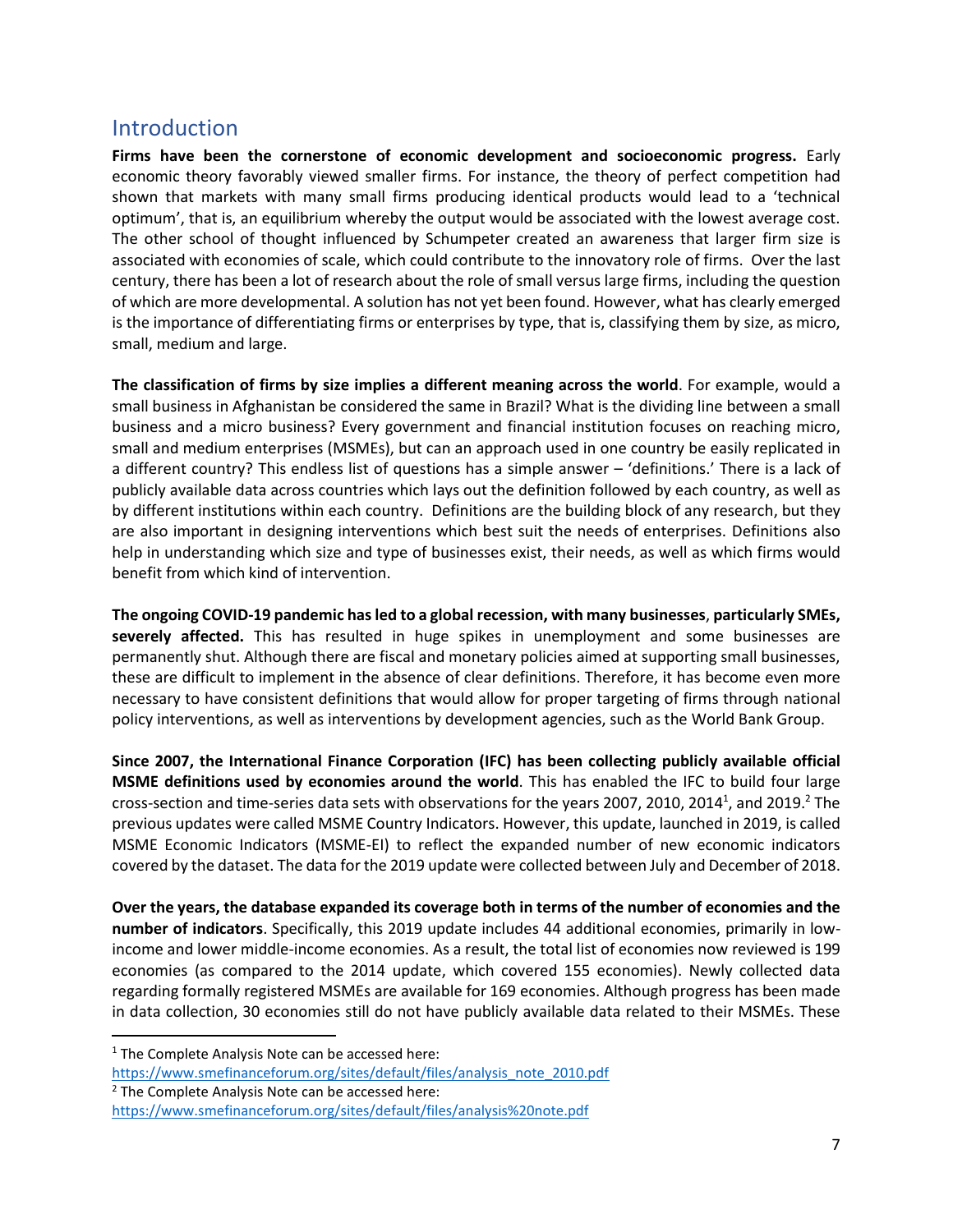include 23 newly added economies and seven economies which were included in the 2014 update, but which no longer report updated data. The data for the seven economies<sup>3</sup> from the 2014 update were prepopulated into the 2019 version of the database.

**The latest update includes data for 176 economies, and reports MSME data from more than one official data source, where available** (Figure 1). For example, there are up to four sources in the cases of Argentina, Brazil, Colombia and the United States of America. The core dimensions of data include: MSME definitions; the number of enterprises by size; MSME employment contribution by size of enterprise; and MSME contribution to the economy as measured by value added. In the 2019 update, four new dimensions are introduced, including MSME lending, MSME loan quality,women-owned MSMEs, and firm informality.





This report aims to address the following: First, it highlights the various MSME definitions and sources of available data. Second, it estimates the total number of MSMEs globally, along with corresponding growth rates. Third, it presents a preliminary analysis about the distribution of MSMEs across regions and income groups, including their contribution to employment and gross domestic product (GDP). Fourth, it explores the relationship of MSMEs with access to finance, as well as the importance of having conducive regulatory environments to support these businesses. Finally, the report uses the findings from the data analysis and provides some recommendations to enhance the availability and quality of MSME definitions.

## <span id="page-7-0"></span>Data Collection

**The Micro, Small, and Medium Enterprises Economic Indicators database is curated by the International Finance Cooperation**. The database aims to provide cross-economy and time-series data related to MSMEs from all available official sources. It has been used by policy makers, researchers, and private sector companies working on MSME-related topics.

**The 2019 update of the MSME-EI database expands both the number of economies and the number of indicators covered**. This update includes 44 additional economies, primarily in low-income and lower middle-income economies

**The data collection process was conducted at the IFC by a team of consultants over a 6-month period from July to December 2018.** The process involved primary desk research to collect publicly available data from various official sources for each economy. Separately, the team undertook a data verification process for each economy, which included a review by regional IFC financial sector specialists, as well as peer

<sup>&</sup>lt;sup>3</sup> These economies include: Gabon, Guinea, Libya, Niger, Pakistan, Tajikistan, and the Republic of Yemen.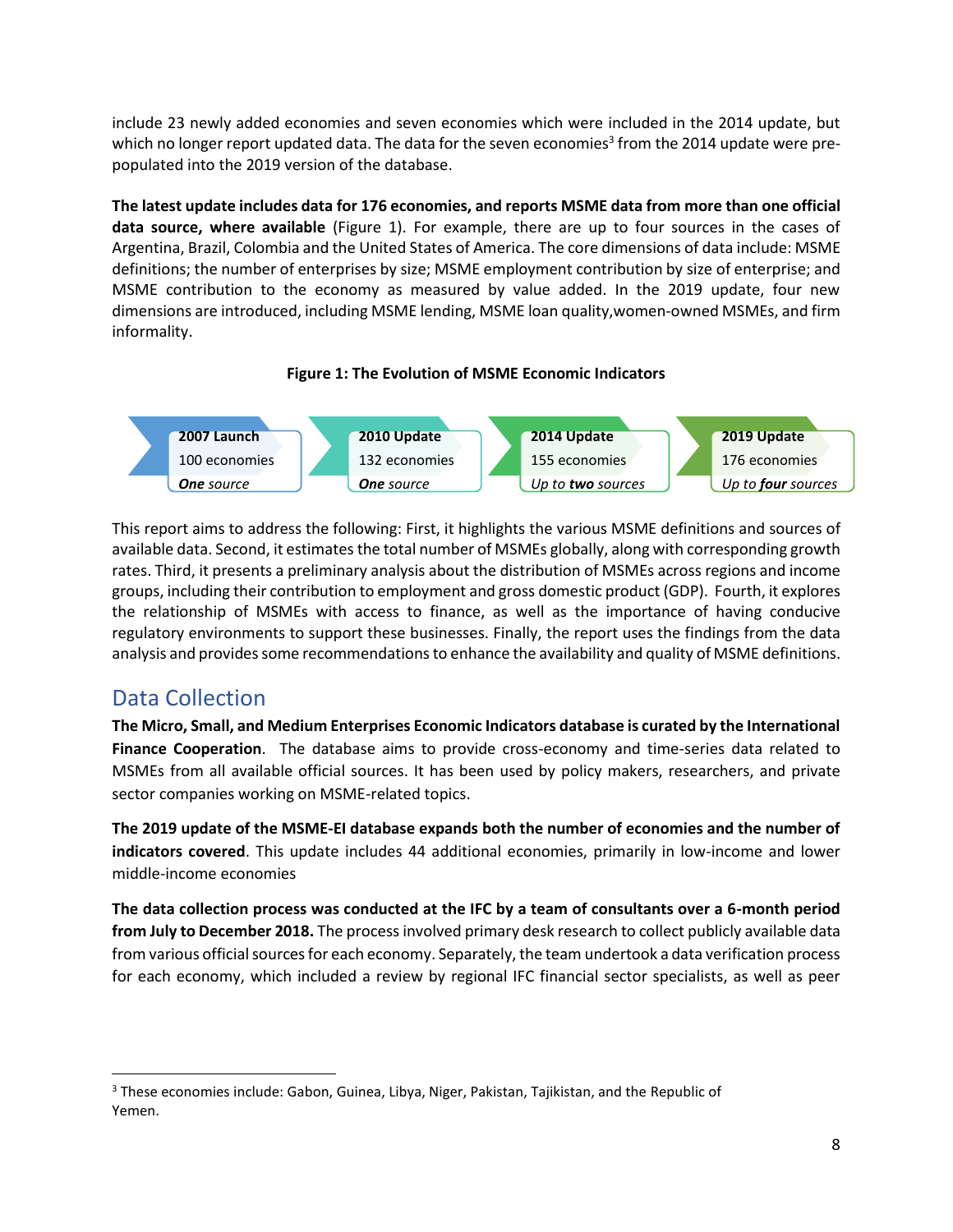reviewers from inside and outside the IFC. The team also conducted numerous data quality checks to ensure the accuracy of the data.<sup>4</sup>

## <span id="page-8-0"></span>Data Analysis

#### <span id="page-8-1"></span>MSME Definition

**The term "MSME" encompasses a broad spectrum of definitions, and these definitions are all largely quantitative in nature, varying considerably between economies and regions.** This is expected given that economies have diverse structural, cultural and political reasons for adopting their definitions of MSMEs. Generally, MSMEs are defined quantitatively and are based on either employee count, turnover or assets. Alternatively, they may be based on a combination of any two of these measures, or indeed all of them. Some are backed by law, whereas others are based on practice and policy.

**Definitions play a key role, as they are used to assess the inclusion of firms in receiving special support offered by national governments, bilateral and multilateral development institutions, and nongovernmental organizations (NGOs).** These support mechanisms could range from special credit lines and loan guarantees to firm-level business development services and technical assistance to fiscal incentives, such as tax holidays for early-stage companies. Over the years, the existing quantitative definitions have been called into question. One argument is that such rigid quantitative/size criteria, such as the number of employees and/or annual sales, may not reflect the underlying differences. Thus, they may need to be complemented by more qualitative definitions.

**Historically, the number of employees has been the most widely used variable for defining MSMEs, followed by the volume of turnover and assets.** Within those economies that use only one variable, the number of employees is also the most common measured used for defining a MSME. Across the 171 economies surveyed, 101 definitions utilize only the number of employees; four definitions use only assets; and six definitions utilize only turnover, as shown in Figure 3. Among the definitions utilizing more than one variable, the most common combination is one that uses two variables, namely, the number of employees and turnover. The second most common combination is one that uses all three variables, that is, the number of employees, turnover, and assets.

**Despite variations in MSME definitions across countries, there is some level of agreement in the threshold of defining the broader MSME segment.** For instance, the most common threshold for defining a MSME by the number of employees is 250 globally. Differing levels of income, among other factors, influence some economies—particularly low-income economies—to use lower threshold values of 50 or 100 employees. Similarly, the common threshold levels for small and micro enterprises are 50 and 10 employees, respectively. These threshold values also tend to decline with income levels in a given economy.

<sup>4</sup> The Complete Methodology Note which presents the data collection and quality checks can be accessed here: [https://www.smefinanceforum.org/sites/default/files/Methodology%20Note%20on%20the%20MSME%20Country](https://www.smefinanceforum.org/sites/default/files/Methodology%20Note%20on%20the%20MSME%20Country%20Indicators%202019.pdf) [%20Indicators%202019.pdf](https://www.smefinanceforum.org/sites/default/files/Methodology%20Note%20on%20the%20MSME%20Country%20Indicators%202019.pdf)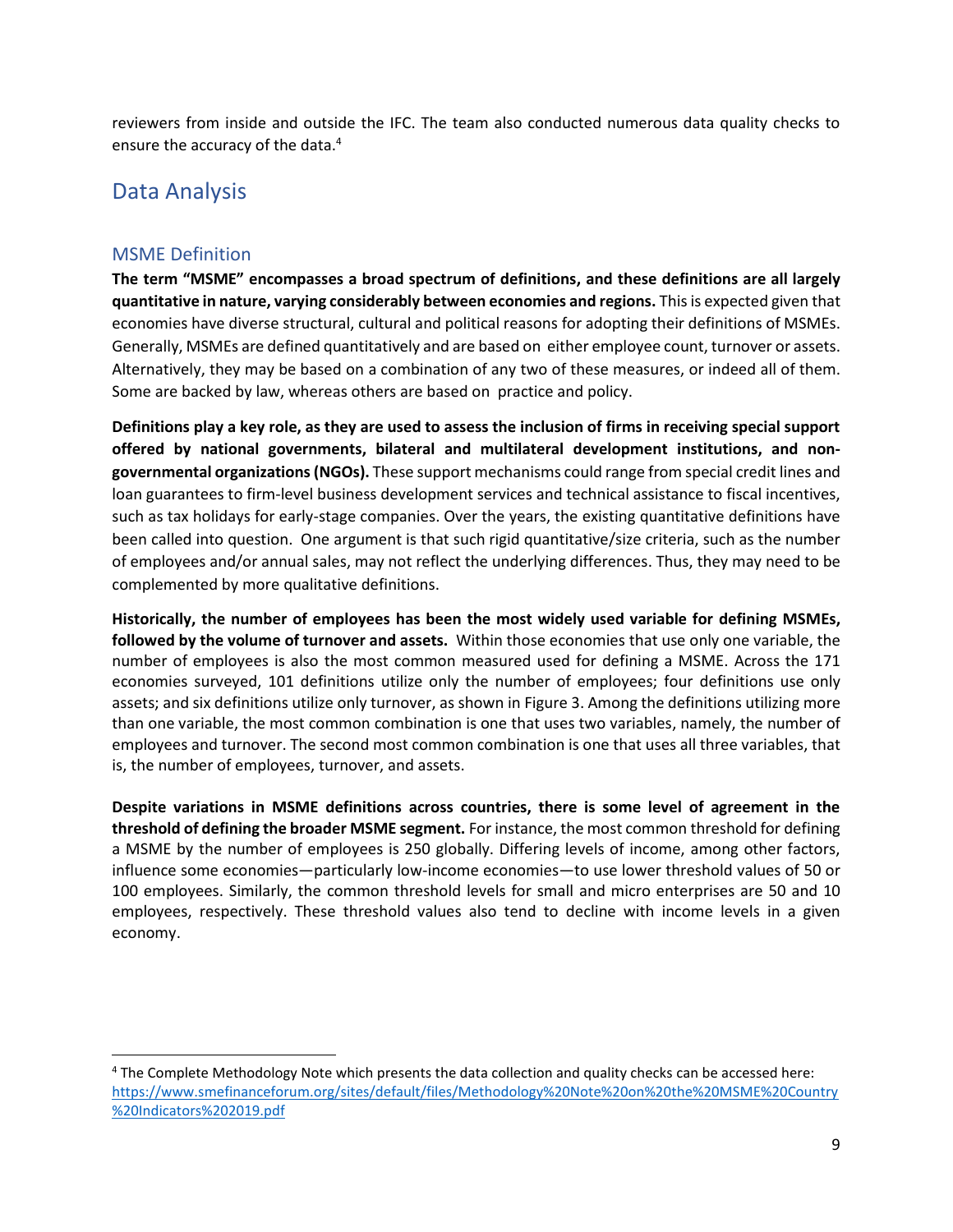



**Institutions use different methods to collect MSME data, including different variables and scales; thus, it is not uncommon to see a variety of MSME definitions even within a single country — let alone a single region.** At the regional level, the European Union (EU) stands out because of the presence of a welldefined and standardized MSME definition, as well as the provision of comparable data from member countries on a regular basis. Having a clear and consistent country-level definition is helpful in identifying and providing special support to MSMEs. It is also important in generating statistics to monitor the health of the MSME sector over time.

#### <span id="page-9-0"></span>Sources of MSME Data

**The primary sources for official data on MSMEs are government agencies and specialized entities supporting MSMEs in a given country.** In the latest MSME-EI database, of the 239 definitions, 140 (or 59 percent) came from the National Statistics Office; 57 (or 24 percent) from Central Banks, Finance Ministries, and similar government institutions; and 42 (or 17 percent) from MSME development/promotion agencies and other institutions across various fields working at the local or regional level as shown in Figure 3.

*Source: MSME Economic Indicators 2019*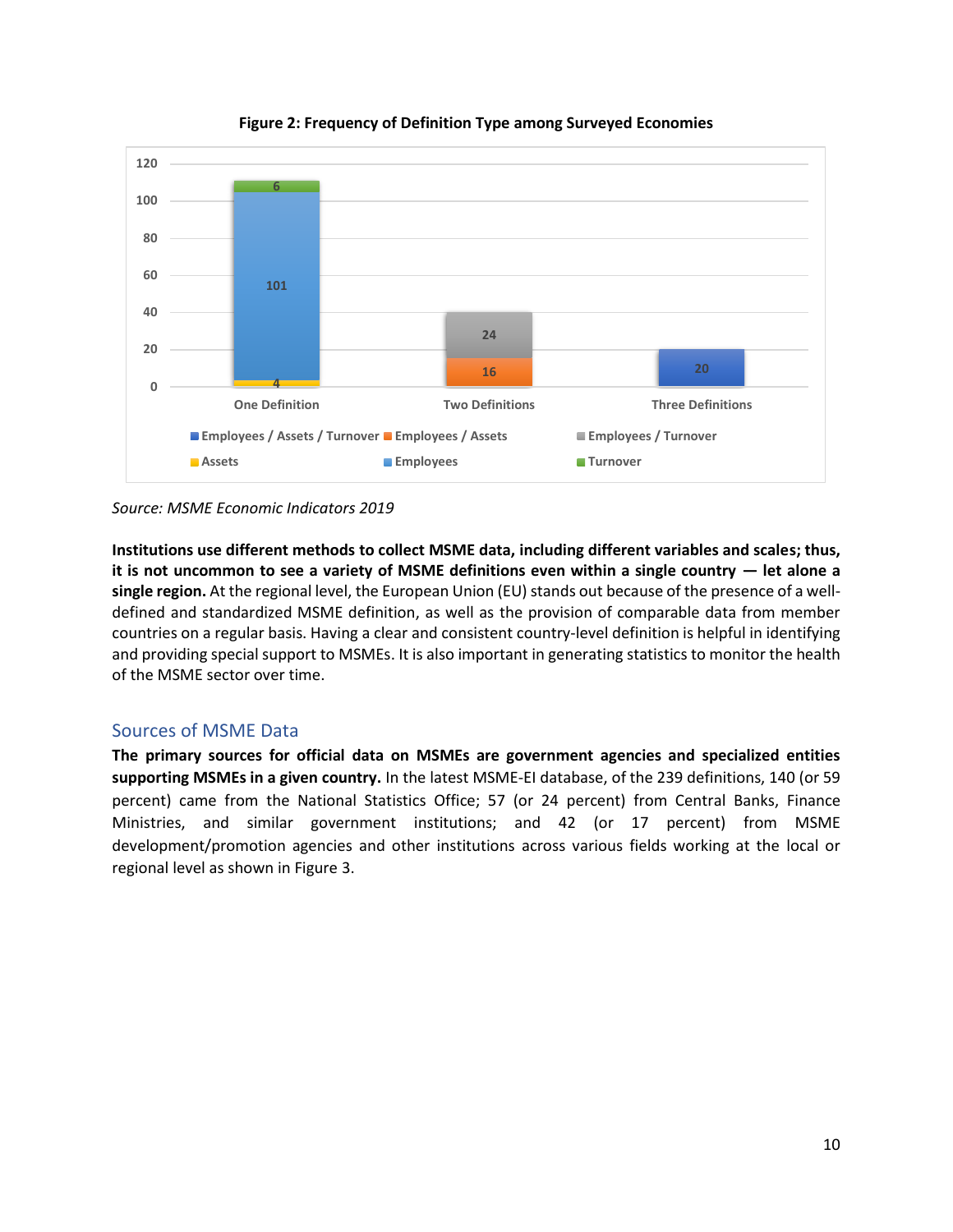#### **Figure 3: Official MSME Data Sources**



#### *Source: MSME Economic Indicators 2019*

*Note:* The first number indicates the number of institutions and the second is the percentage of institutions.

**When compared across different income groups (Figure 4), lower-income economies tend to have a fewer number of offici**a**l data sources for MSMEs as compared to higher-income countries.** As shown in Figure 4, 84 percent of the data for low-income economies was obtained from one source and 16 percent from two or more sources. In the lower middle-income group, 83 percent of the data was obtained from only one source and 17 percent from two or more sources. In the upper middle-income group, 67 percent of the data was obtained from one source and 33 percent from two or more sources. Finally, in the highincome group, 64 percent of the data was obtained from one source and 36 percent from two or more sources.



#### **Figure 4: Number of Data Source(s) used by Income Group**

*Source: MSME Economic Indicators 2019*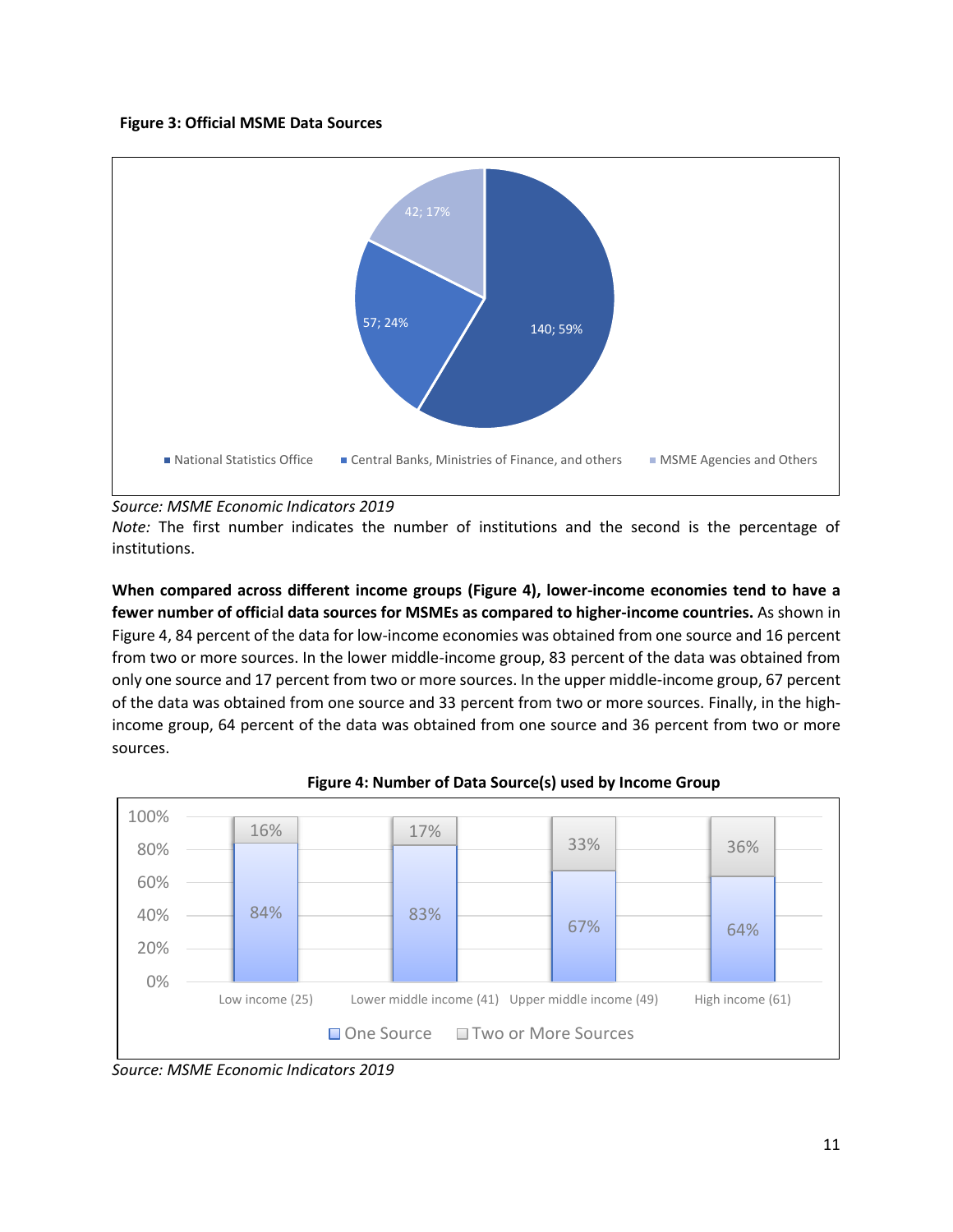#### <span id="page-11-0"></span>Distribution of MSMEs by Region and Income Group

**The database contains about 322 million formal MSMEs, with emerging markets accounting for roughly 61 percent (196 million).** The East Asia and Pacific region is home to the largest number of MSMEs (102 million), whereas the Latin America and the Caribbean region has the smallest number of MSMEs (17 million). There are about 20 million formal SMEs, with about 5 million operating in emerging markets. There are around 277 million formal microenterprises, with emerging markets accounting for about 189 million. In addition, a number of countries only report data for the MSME sector as a whole, with a total of around 26 million MSMEs.

**On average, there are about 40 MSMEs, with a median of 31, per 1,000 people; the five economies with the highest formal MSME densities, in the given order, are: Indonesia, Nigeria, San Marino, Kyrgyz Republic, and Liechtenstein.** Available data suggests that formal MSME density is highest in high-income economies, followed by lower-middle and upper-middle economies, respectively.<sup>5</sup> The higher MSME density in high-income economies(and lower in low-income economies) is likely to be explained by factors such as greater access to credit, government incentives, certainty in regulations and other business environment indicators. These factors require further in-depth research and will be explored later in this analysis note.



#### **Image 1: Total Number of MSMEs and MSME density**

*Source: MSME Economic Indicators 2019*

<sup>&</sup>lt;sup>5</sup> When the outliers (Indonesia and Nigeria) are removed, the discrepancy between the lower-middle and uppermiddle-income economies is minimal.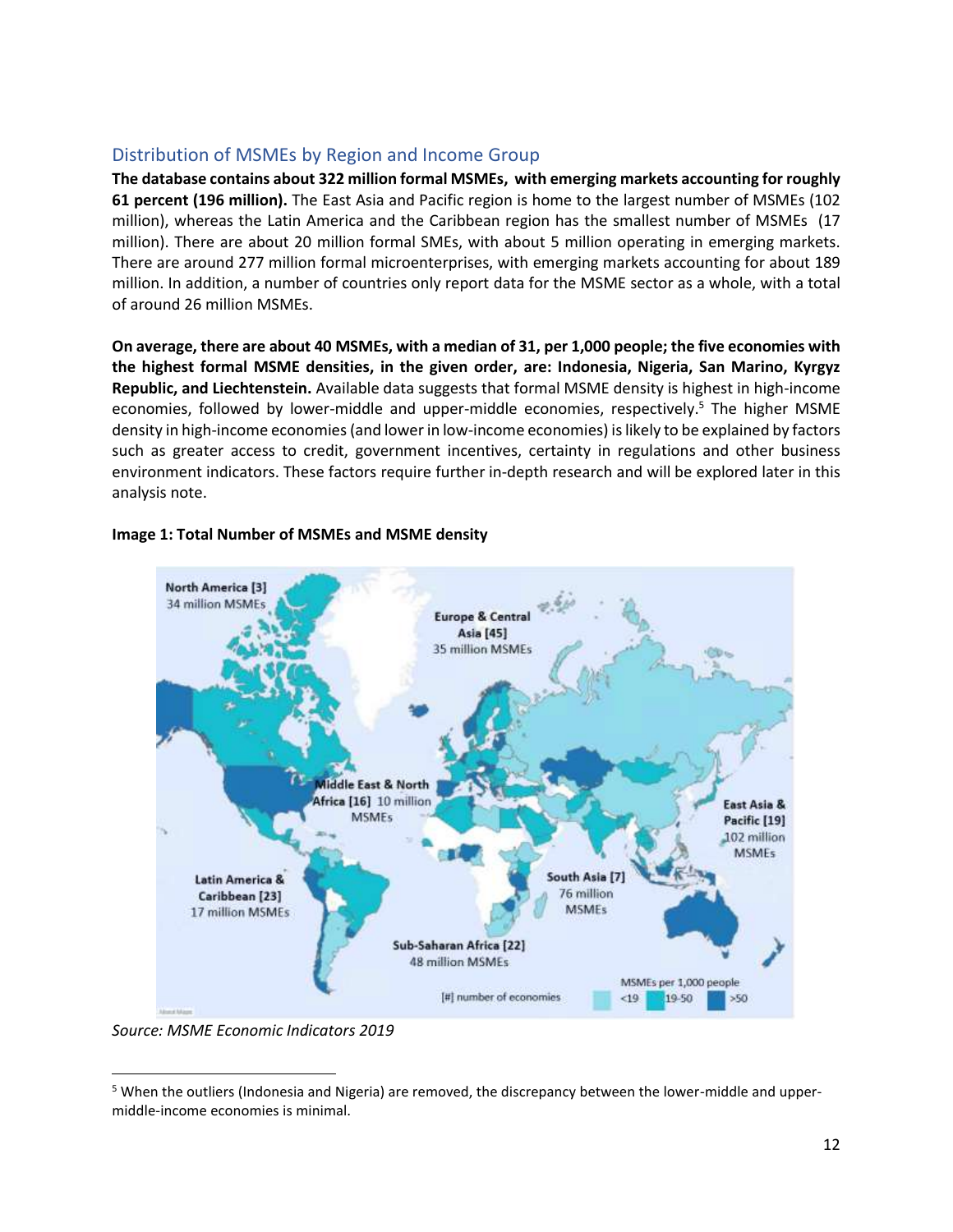**Globally, the average annual MSME growth rate stands at 3 percent in terms of the number of MSMEs.**  The Middle East and North Africa region registered the highest annual growth rate. The Latin America and the Caribbean, the East Asia and Pacific, and the Europe Central Asia regions also registered relatively high annual growth rates.<sup>6</sup> Figure 5 shows that the annual growth rate is highest in upper-middle-income economies. More than half of the economies used to plot the annual MSME growth rates in the Middle East and North Africa and the Latin America and the Caribbean regions are upper-middle-income economies. Hence, the high annual growth rate can be attributed to the performance of upper middleincome countries, especially in the case of Latin America and the Caribbean.<sup>7</sup>



#### **Figure 5: MSME Growth by Region, 2010–2017**

*Source: MSME Economic Indicators 2019*

#### **Figure 6: MSME Growth by Income Group, 2010–2017**<sup>8</sup>

<sup>6</sup> The results for Sub-Saharan Africa (Burundi and Cabo Verde) and South Asia (Bhutan) are not included because they were based on data from only two or fewer economies

 $<sup>7</sup>$  The Dominican Republic registered an average annual growth rate of 17 percent. When treated as an outlier, the</sup> annual growth rate for the Latin America and the Caribbean region drops from 3.85 to 2.2 percent.

<sup>&</sup>lt;sup>8</sup> Results for the low-Income group are not included because they were based on data from only one economy (Burundi)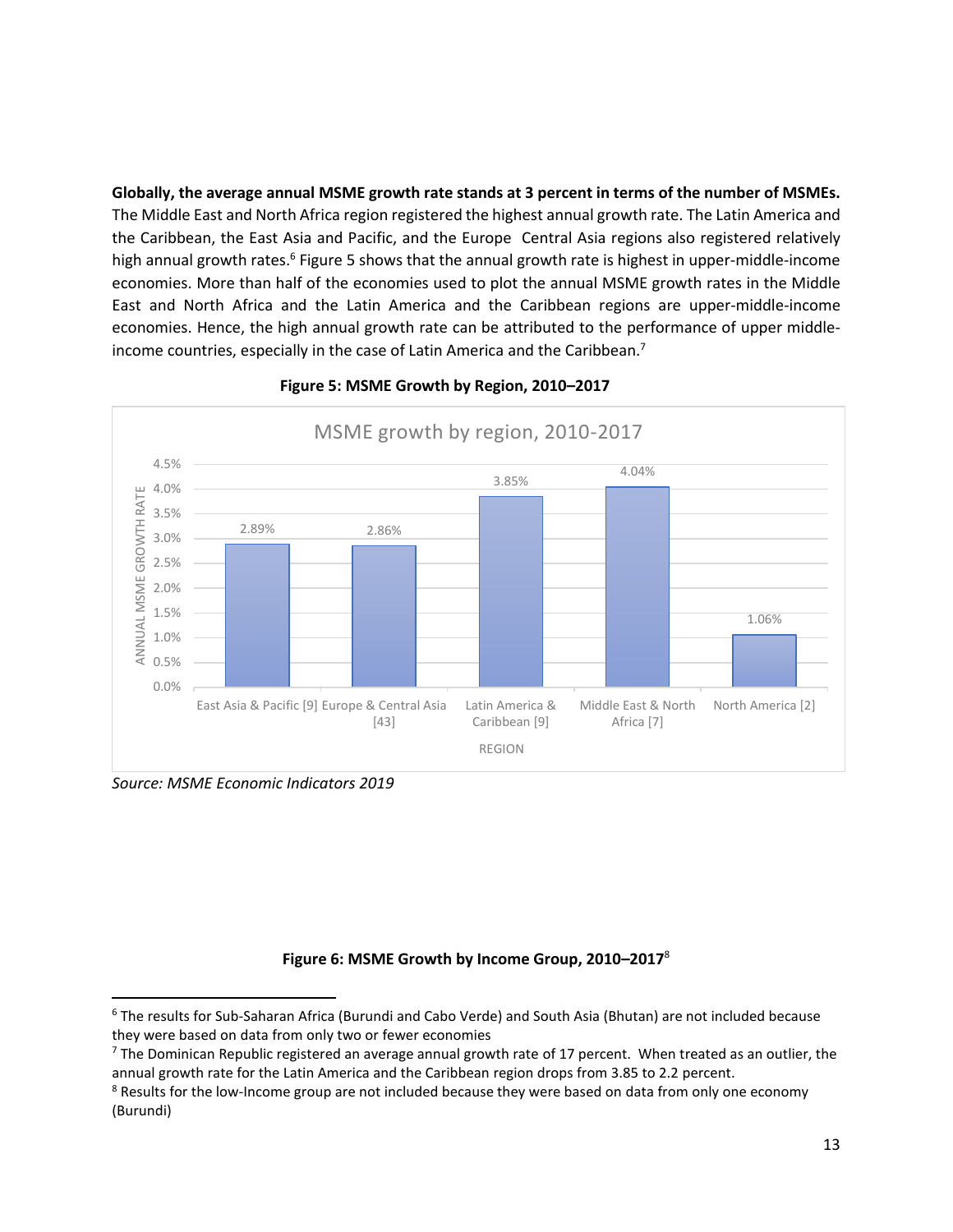

*Source: MSME Economic Indicators 2019*

*Note:* Only data from economies whose MSME definition remained unchanged are used in the above historical analysis (Figure 5 and 6)

**Analogous to the relationship between the number of formal MSMEs per 1,000 people and income levels, the number of formal microenterprises per 1,000 people is relatively lower in low- and uppermiddle-income economies**. It is higher in the high- and lower-middle-income economies. However, contrary to these trends, Figure 8 indicates that the number of formal SMEs per 1,000 people drops with income level.

**A key highlight of this research is that lower-middle-income economies have a relatively greater microenterprise density — but not SME density — when compared to upper-middle-income economies.** Since factors affecting the performance of medium-sized enterprises differ from those of micro and small enterprises, further research will be required to assess what aspects of an economy create discrepancies in the entry and sustenance of MSMEs across income levels.

In the process of identifying the trends, it is helpful to note, as La Porta and Shleifer (2014) suggest, that low-income economies are likely to have a larger proportion of microenterprises that are not formally registered, and thus not recorded (Figure 7).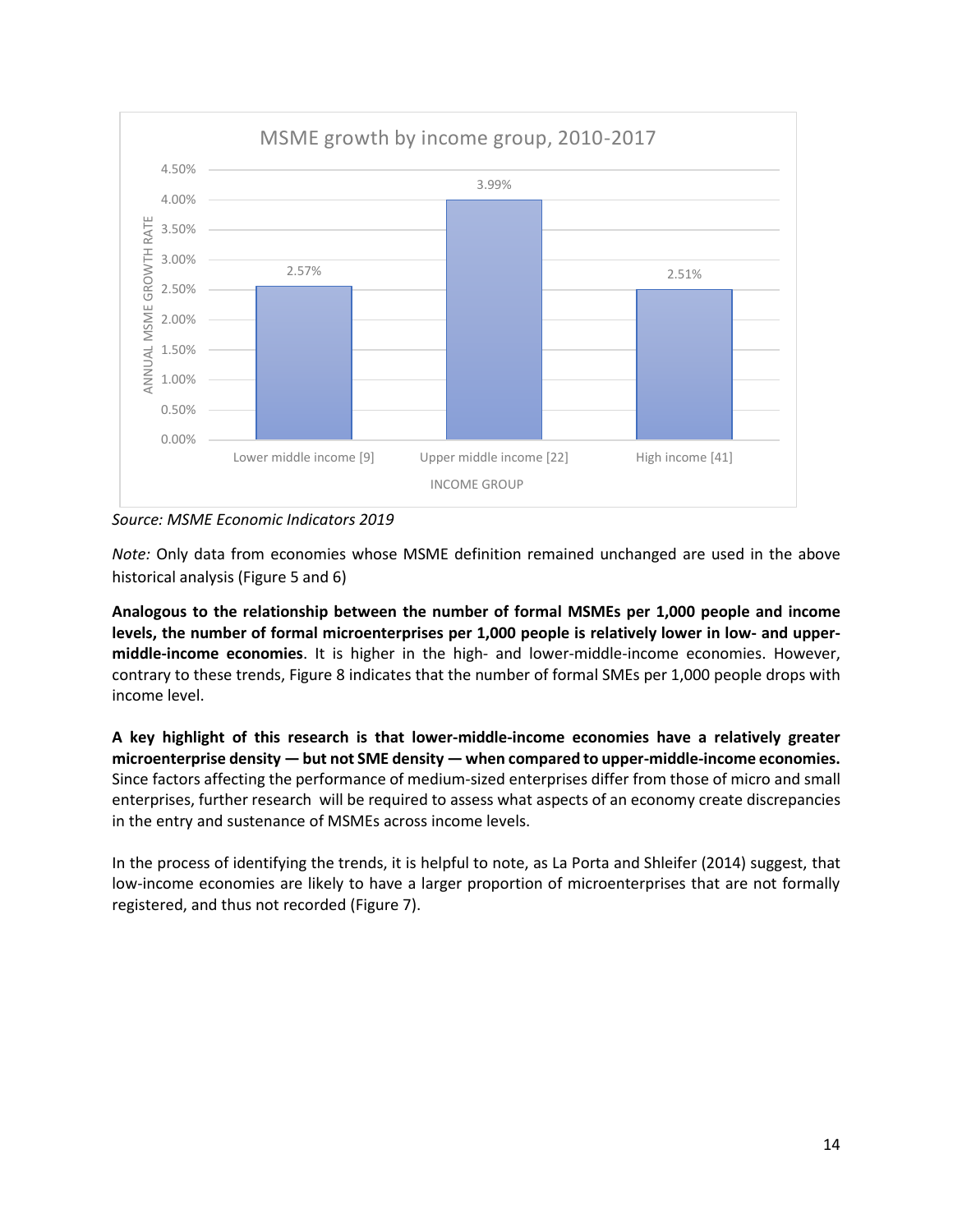

**Figure 7: Number of Microenterprises per 1,000 People by Income Group**

 *Source: MSME Economic Indicators 2019*



**Figure 8: Number of SMEs per 1,000 People by Income Group**

*Source: MSME Economic Indicators 2019*

**Analogous to Figure 8, Figure 9 indicates that the number of large enterprises per 1,000 people drops with income level**. In other words, a higher income group is associated with a higher density of large enterprises.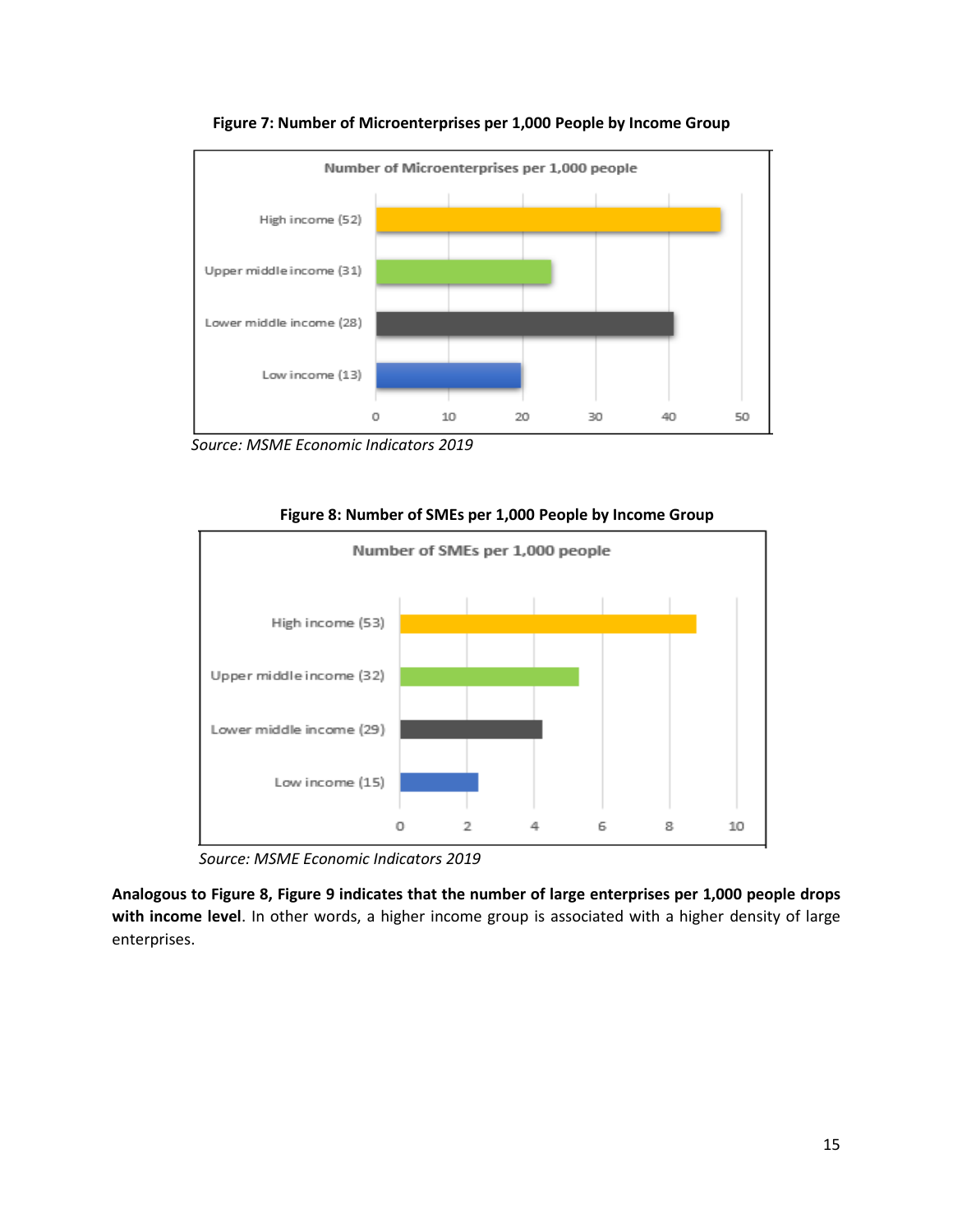

**Figure 9: Number of Large Enterprises per 1,000 people by Income Group**

*Source: MSME Economic Indicators 2019*

### <span id="page-15-0"></span>Contribution of MSMEs to the Economy and Employment

**MSMEs are important and are often the biggest contributors to total employment and job creation, especially among emerging economies.** MSMEs not only employ the largest number of people, but they are also an important source of job creation. In the economies where a credible data source was available, MSMEs employ approximately 89 percent of total private sector employment in East Asia and the Pacific region (11 economies); 69 percent in the Europe and Central Asia region (31 economies); 62 percent in the Latin America and the Caribbean region (15 economies); 73 percent in the Middle East and North Africa region (8 economies); 53 percent in the North America region (3 economies); 85 percent in the South Asia region (4 economies); and 64 percent in the Sub-Saharan Africa region (5 economies).



**Image 2: MSME Employment Measured as a Percentage of Total Employment**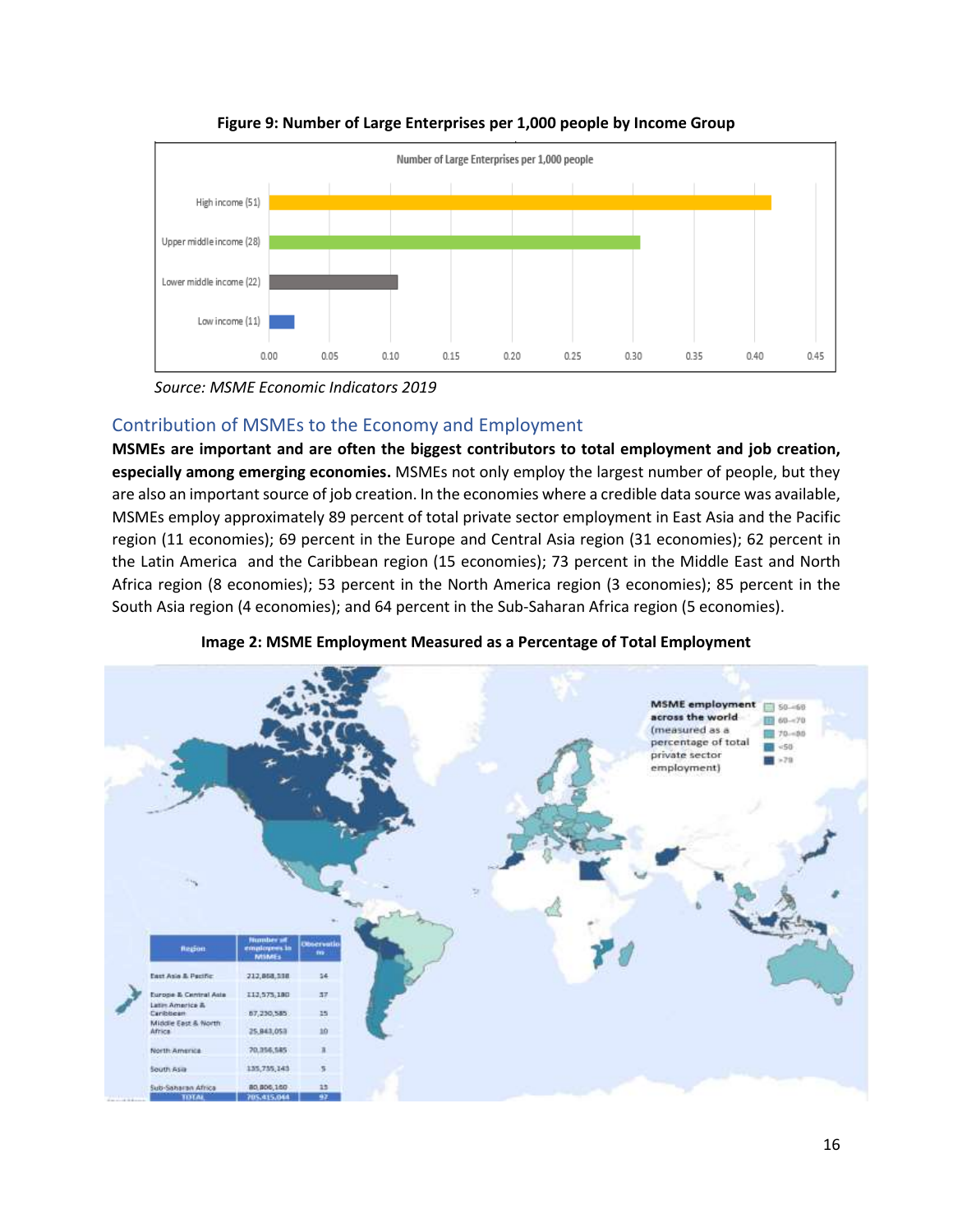#### *Source: MSME Economic Indicators 2019*

**The MSME contribution to employment surpasses 60 percent in all four income groups**, with the percent contribution being higher in the lower-middle and low-income groups, at 91 percent and 81 percent, respectively. It is lower in the upper-middle and high-income groups, at 66 percent and 63 percent, respectively (Figure 10).





**MSMEs are important, even crucial, to economies because of the sheer number of enterprises and their contribution to employment all over the world.** However, as Figure 11 shows, their contribution to value added does not indicate the same level of importance across all four income groups. In the first three income groups (that is, high, upper middle, and lower middle), the percentage contribution of MSMEs to value added is lower than its percentage contribution to employment. In this context, the percentage contribution to value added is significantly lower in upper-middle-income economies. Conversely, in lowincome economies, the percentage contribution of MSMEs to value added is higher than its percentage contribution to employment.

**In the high-income economies, MSMEs contribute to 63 percent of total employment and 57 percent of value added.** In the upper-middle-income economies, MSMEs contribute to 66 percent of total employment and 37 percent of value added. In the lower-middle-income economies, MSMEs contribute to 91 percent of total employment and 77 percent of value added. Finally, in low-income economies, MSMEs contribute to 81 percent of total employment and 87 percent of value added.

**Figure 11 presents data for economies which report the value added by MSMEs.** Fewer economies report value-added data than employment, and this selection issue may potentially skew conclusions made from the juxtaposition between Figures 10 and 11, especially for low- and lower-middle-income countries.<sup>9</sup>

*Source: MSME Economic Indicators 2019*

<sup>9</sup> The subset of economies reporting both value-added and employment is very small, particularly for low and lowmiddle income countries. The conclusion that lower income economies contribute relatively more on both valueadded and employment than higher income economies carries through for this small sample of countries.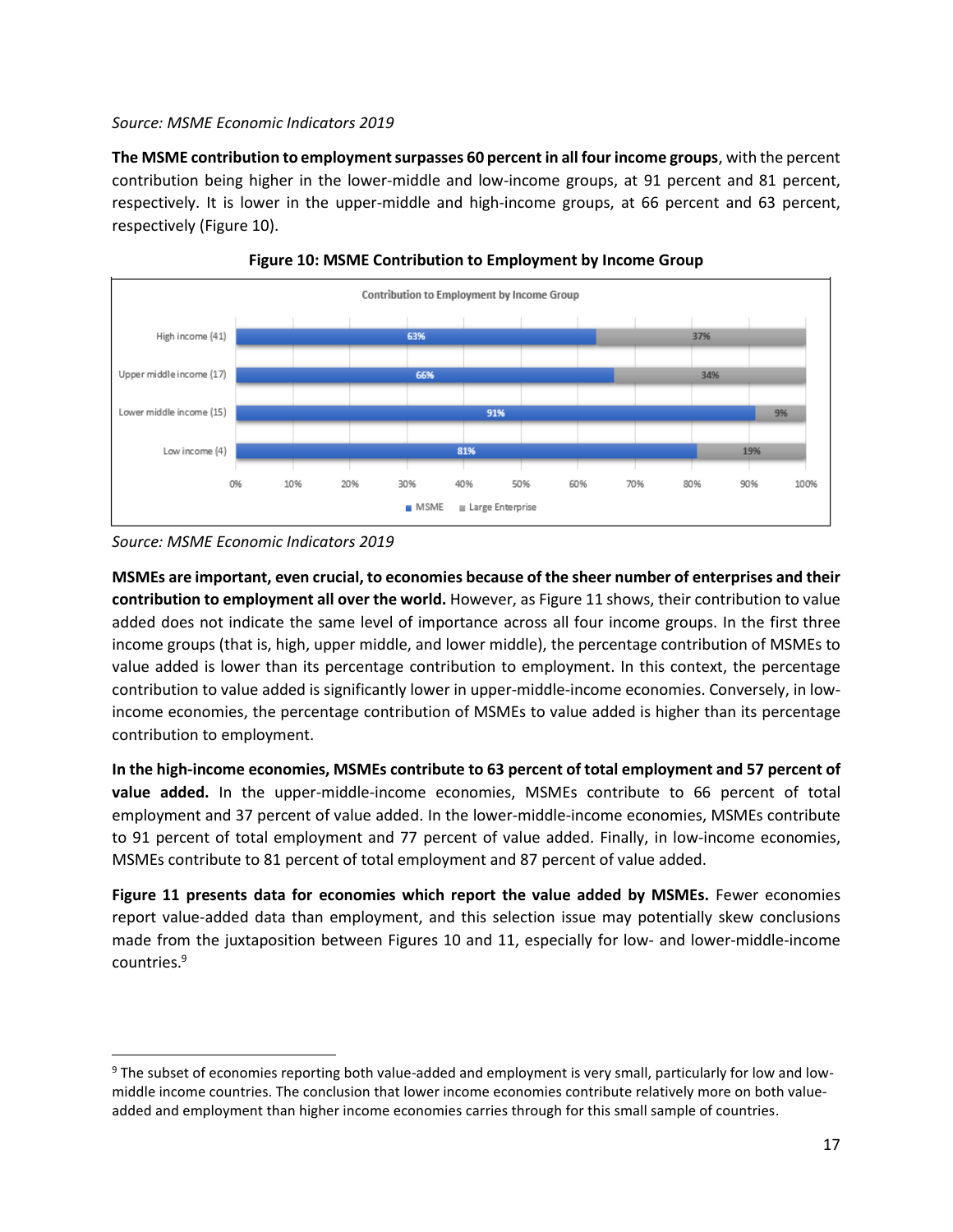

**Figure 11: MSME Contribution to Value Added by Income Group**

*Source: MSME Economic Indicators 2019*

## <span id="page-17-0"></span>Relationship of MSMEs to Macroeconomic Indicators

**The MSME density in a country, defined as the number of formal MSMEs per 1,000 adults, is correlated to a number of macroeconomic and institutional factors**. There are likely many factors that influence the entry and exit of MSMEs in a country, and these factors may be interrelated in a way that makes establishing the direction of causality difficult to determine. This section presents correlations of MSME density, but without further exploration of a causal impact. Income level is an important correlating factor of variations in MSME density across countries. Countries with higher income per capita, on average, have higher formal MSME density. The relationship is clearer with SME density than with microenterprise density. It is important to note that there is an element of complexity in this analysis, that is, the varying definitions of MSMEs across countries. In general, higher-income countries tend to have a higher upperbound on MSME classification.Therefore, the correlation is likely to be stronger than if the MSME definitions were standardized across countries.



#### **Figure 12: MSME and SME Density and Income per Capita**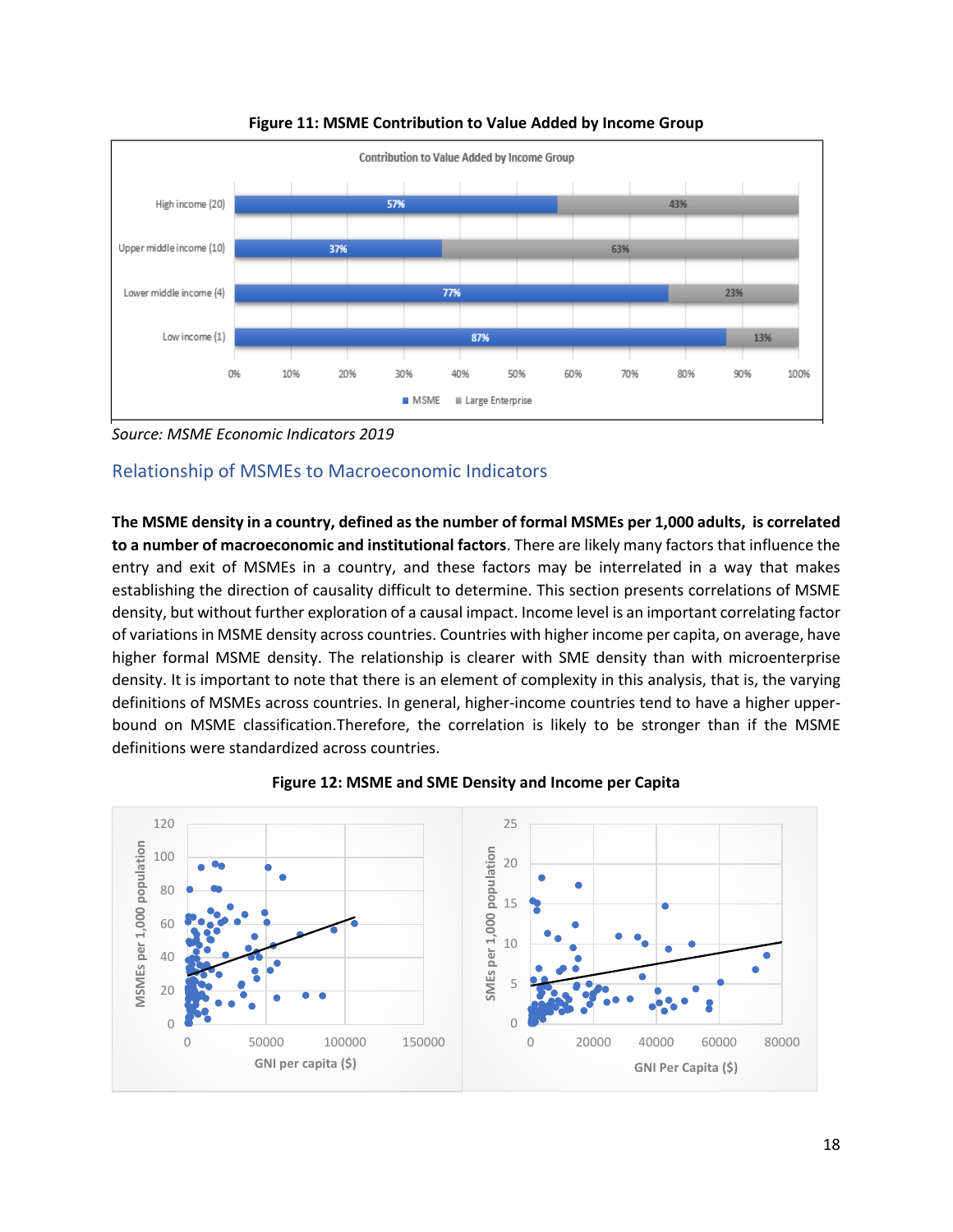*Source:* MSME Economic Indicators, and World Development Indicators (GNI per capita, Current US\$). *Note:* The figure uses data from 170 economies. The results of both the regression, controlling for regional dummies, are statistically significant at the 1 percent level.The economies included are covered in both databases, with available gross national income (GNI) per capita, according to the Atlas method.

For the remainder of the section exploring the relationship between MSME density and institutional environment, income per capita and regional dummies are used as controls in the regression analysis. This was done in order to extricate the strong correlation of density with these variables.

**Despite the limited availability of informal sector data, Figure 13 suggests that the larger the informal sector in an economy, the lower the formal MSME density.**



**Figure 13: MSME Density and Shadow Economy**

*Source:* MSME Economic Indicators, the MSME Finance Gap (World Bank Group, 2017), and Schneider (2011). *Note:* The figure uses data from 97 economies. However, the results of the regression, controlling for income per capital and regional dummies, are not statistically significant at the 10 percent level. The economies included are covered in both databases, with available GNI per capita, according to the Atlas method.

**A streamlined business environment, adequate competitive landscapes, and well-functioning institutional frameworks are associated with higher MSME densities across the world.** Using the "Starting a Business" Indicator from the World Bank Group's *Doing Business* report as an example, MSME density was higher in economies where regulations for starting a business are streamlined and the business environment is friendly in terms of lower costs. A limited number of procedures for registering a business also helps. In addition to the correlation with the overall score that is presented, the subcomponents of the indicator relating to the "number of procedures" and "minimum paid-in capital required" were found to be the most meaningfully correlated. In this regard, the negative correlation with MSME density was statistically significant at the 1 percent level.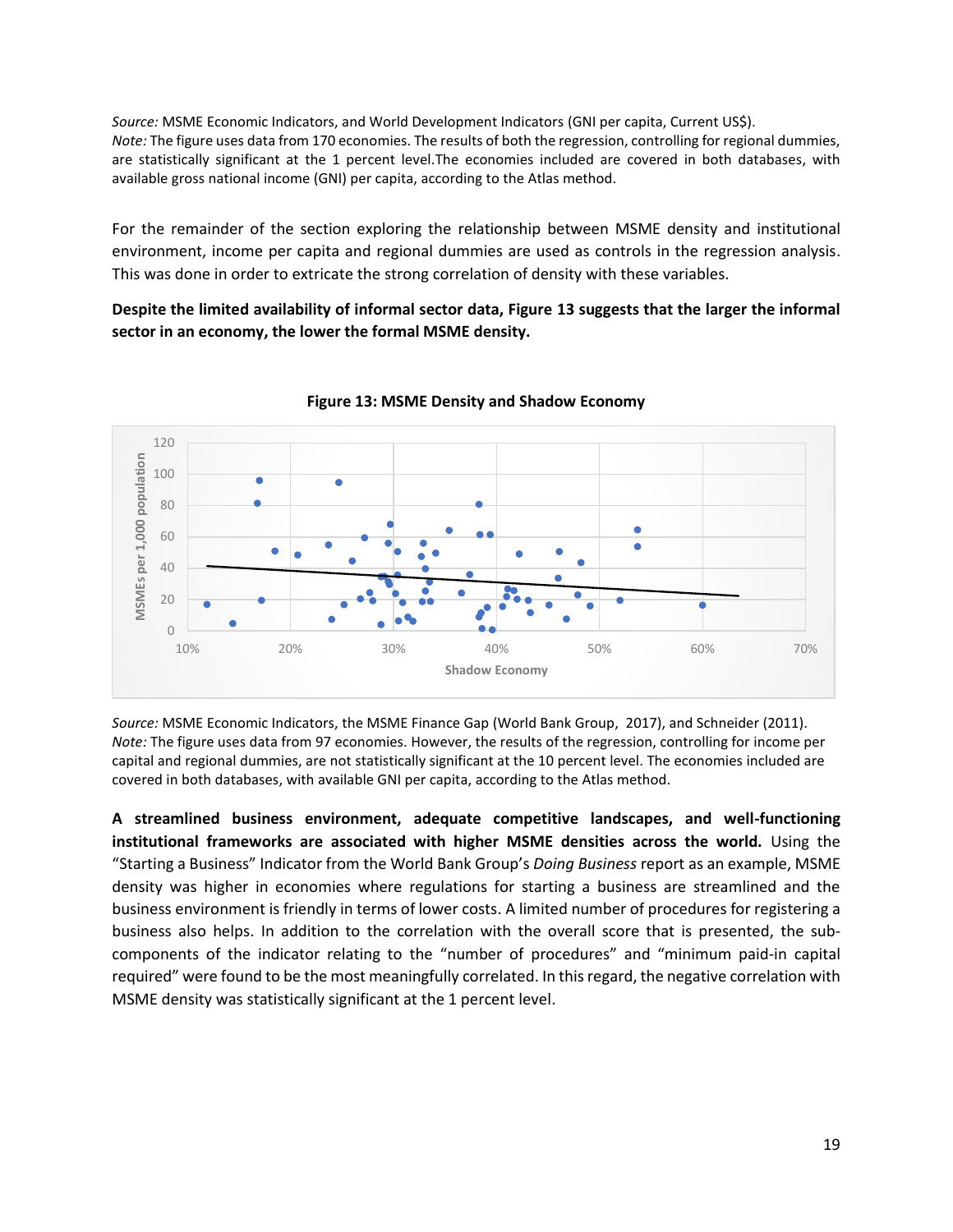

**Figure 14: MSME Density and the Ease of Starting a Business**

Source: MSME Economic Indicators and the World Bank *Doing Business* reports. Note: The figure uses data from 124 economies. The results of the regression, controlling for income per capita and regional dummies, are statistically significant at the 5 percent level.

**Firm-level data from the World Bank Enterprise Survey also shows that countries with more MSMEs citing a business license as a constraint was associated with lower MSME density.**



**Figure 15: MSME Density and the Business Lincensing Constraint**

Source: MSME Economic Indicators and World Bank Enterprise Surveys.

Note: The Enterprise Survey data are survey-weighted country aggregates, as provided by the Enterprise Survey database. The figure uses data from 124 economies. However, the results of the regression, controlling for income per capita and regional dummies, are not statistically significant at the 10 percent level.

**An important lever for the government to promote the MSME segment may be to design tax policies and regulations that positively discriminate in favor of smaller enterprises, ensuring that they are not burdened with the same fixed costs faced by larger enterprises.** The Global Entrepreneurship Monitory (GEM) measures, among other things, the extent to which policies on taxes or regulations are either sizeneutral or encourage new firms and SMEs. A higher value in the index, ranging from 1 to 5, corresponds to public policies that are more encouraging of SMEs in taxes and bureaucracy. SME density is positively correlated with this measure.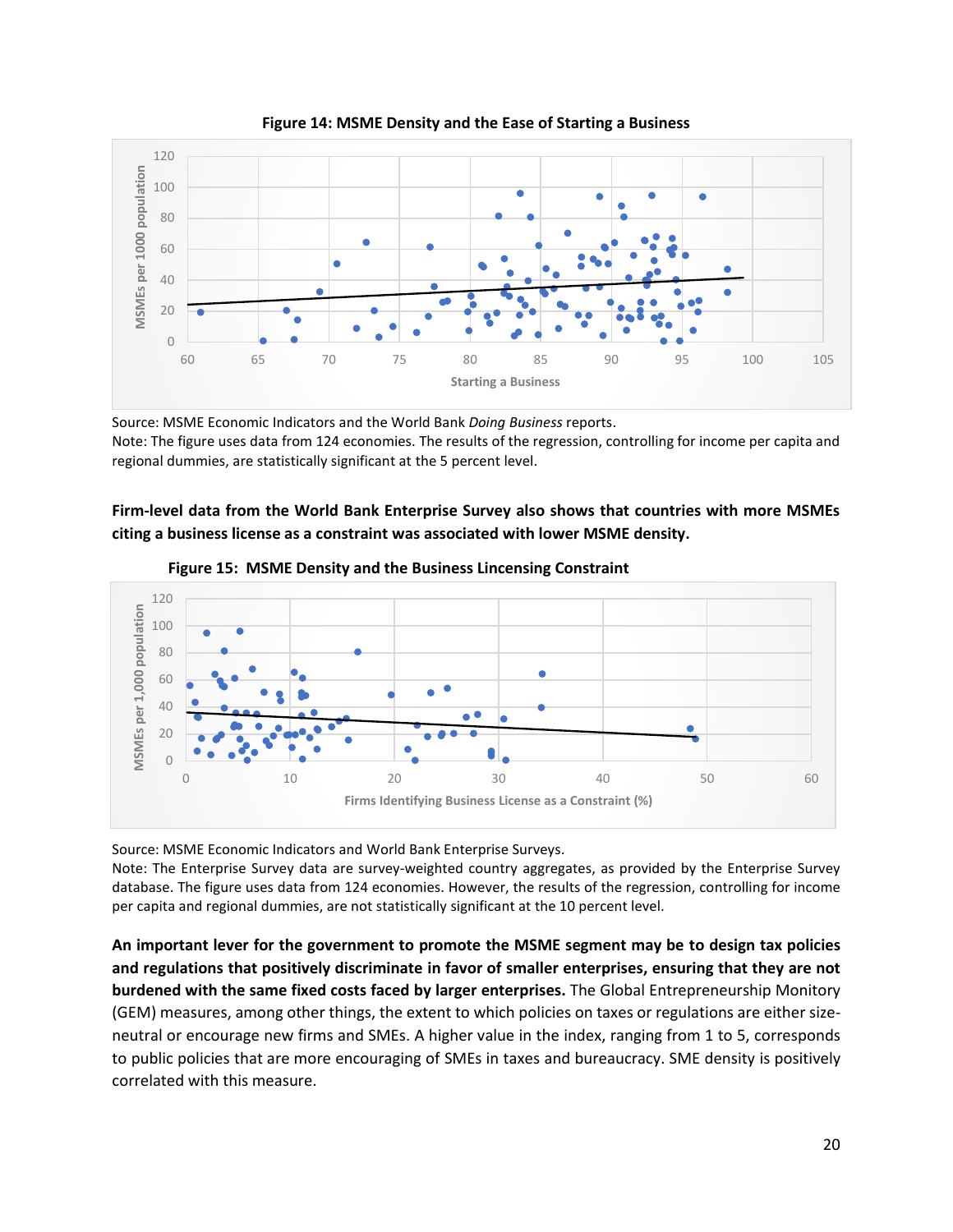

**Figure 16: SME Density and Tax and Bureaucracy**

*Source:* MSME Economic Indicators and the Global Entrepreneurship Monitor (GEM).

*Note:* The GEM component measures the extent to which policies on taxes or regulations are either size-neutral or encourage new firms and SMEs. MSME density is positively correlated with this measure. The figure uses data from 124 economies. The results of the regression, controlling for income per capita and regional dummies, are statistically significant at the 10 percent level.

**MSME density was also analyzed in relation to the World Economic Forum's Global Competitiveness Index (GCI), which assesses the competitiveness landscape, providing insight into the drivers of productivity and prosperity**. In addition, sub-components of the index relating to the institutional quality, business dynamism and financial systems, are associated with higher MSME densities.





*Source:* MSME Economic Indicators and the Global Competitiveness Index..

*Note:* The GCI evaluates the factors that collectively determine the level of a country's productivity—the most important driver of long-term improvements in living standards The figure uses data from 124 economies. The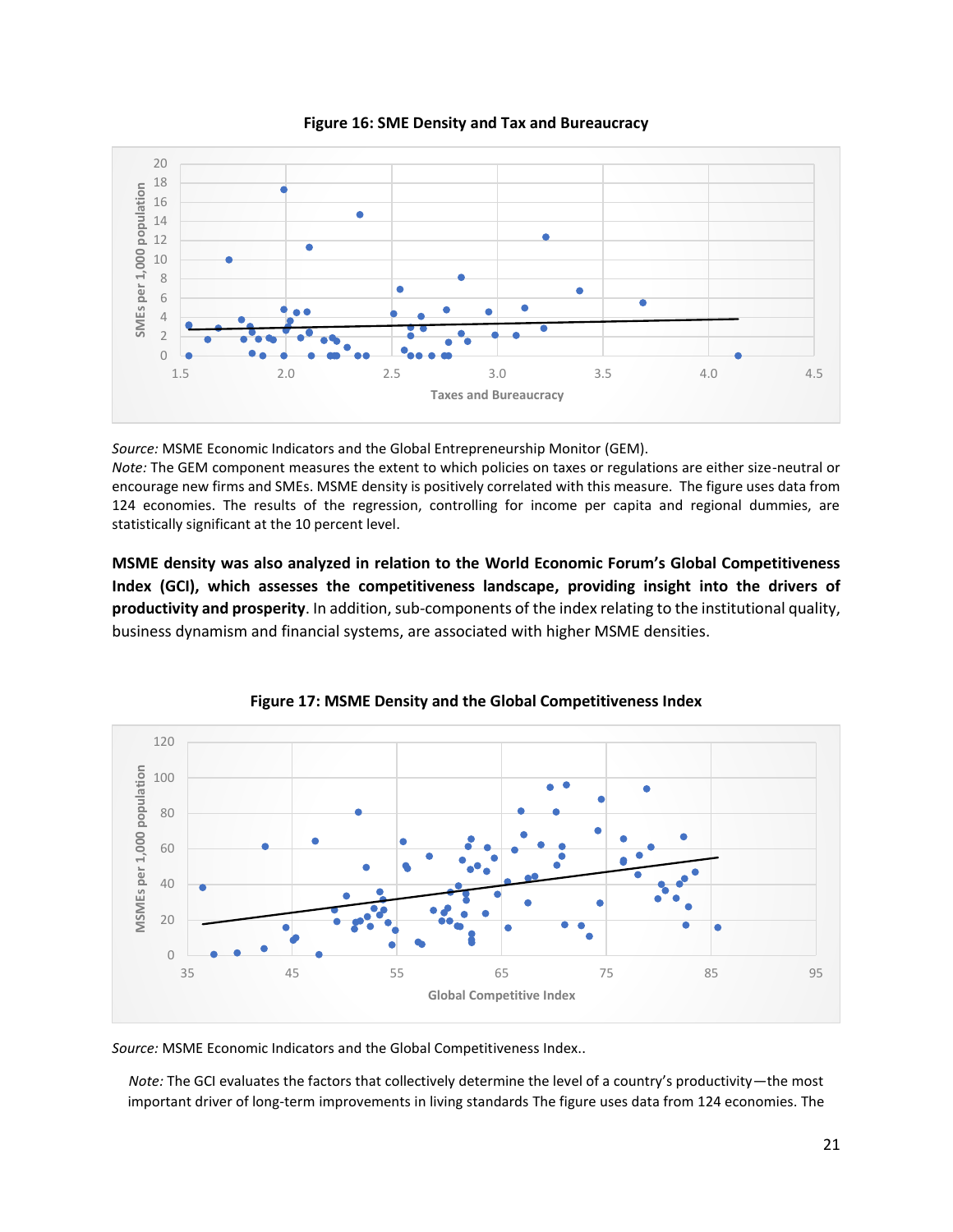

#### results of the regression, controlling for income per capital and regional dummies, are statistically significant at the 5 percent level.

*Source:* MSME Economic Indicators and the Global Competitiveness Index.

*Note:* The GCI Index pillar relating to institutions measures security, property rights, social capital, checks and balances, transparency and ethics, public-sector performance and corporate governance. The figure uses data from 124 economies. The results of the regression, controlling for income per capita and regional dummies, are statistically significant at the 1 percent level.



*Source:* MSME Economic Indicators and the Global Competitiveness Index.

*Note:* The GCI Index pillar relating to "Business Dynamism" measures the private sector's capacity to generate and adopt new technologies and new ways of organizing work through a culture that embraces change, risk, new business models, and administrative rules, thereby allowing firms to enter and exit the market more easily. The figure uses data from 124 economies. The results of the regression, controlling for income per capita and regional dummies, are statistically significant at the 1 percent level.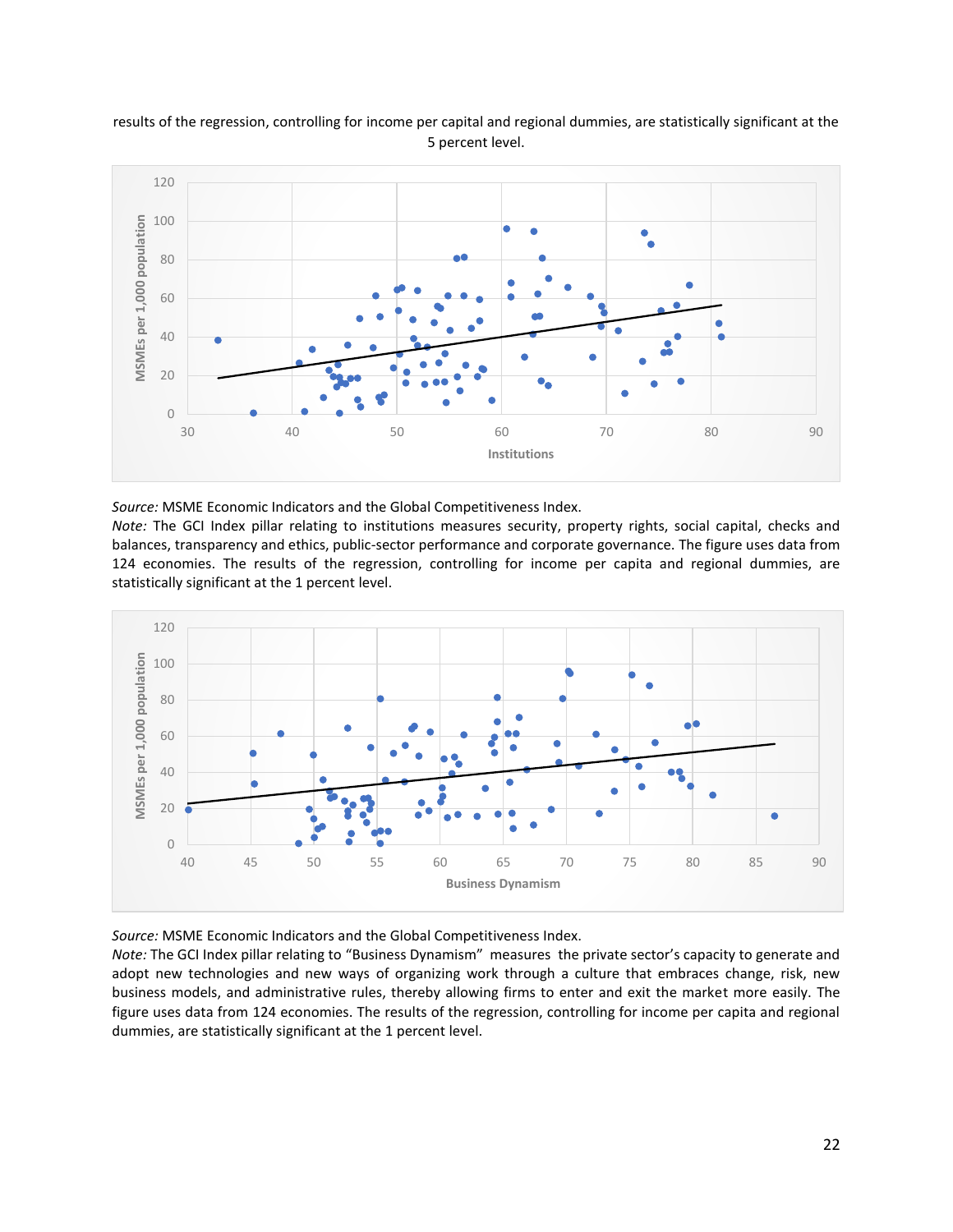

*Source:* MSME Economic Indicators and the Global Competitiveness Index. *Note:* The GCI Index pillar relating to "Financial Systems" measures the depth, namely the availability of credit, equity, debt, insurance and other financial products. It also includes stability, namely, the mitigation of excessive risk-taking and opportunistic behavior of the financial system. The figure uses data from 124 economies. The results of the regression, controlling for income per capita and regional dummies, are statistically significant at the 10 percent level.

**Regarding the GCI sub-component relating to financial systems, an important element is adequate access to finance for MSMEs so that they can function and grow.** MSMEs often identify access to finance as one of the most important constraints for growth. To better understand this issue, MSME density was correlated with the availability of domestic private sector credit and MSME financing (both as a percentage of GDP). Better access to finance is associated with higher numbers of MSMEs per 1,000 people.



**Figure 18: MSME Density and the Availability of Financing**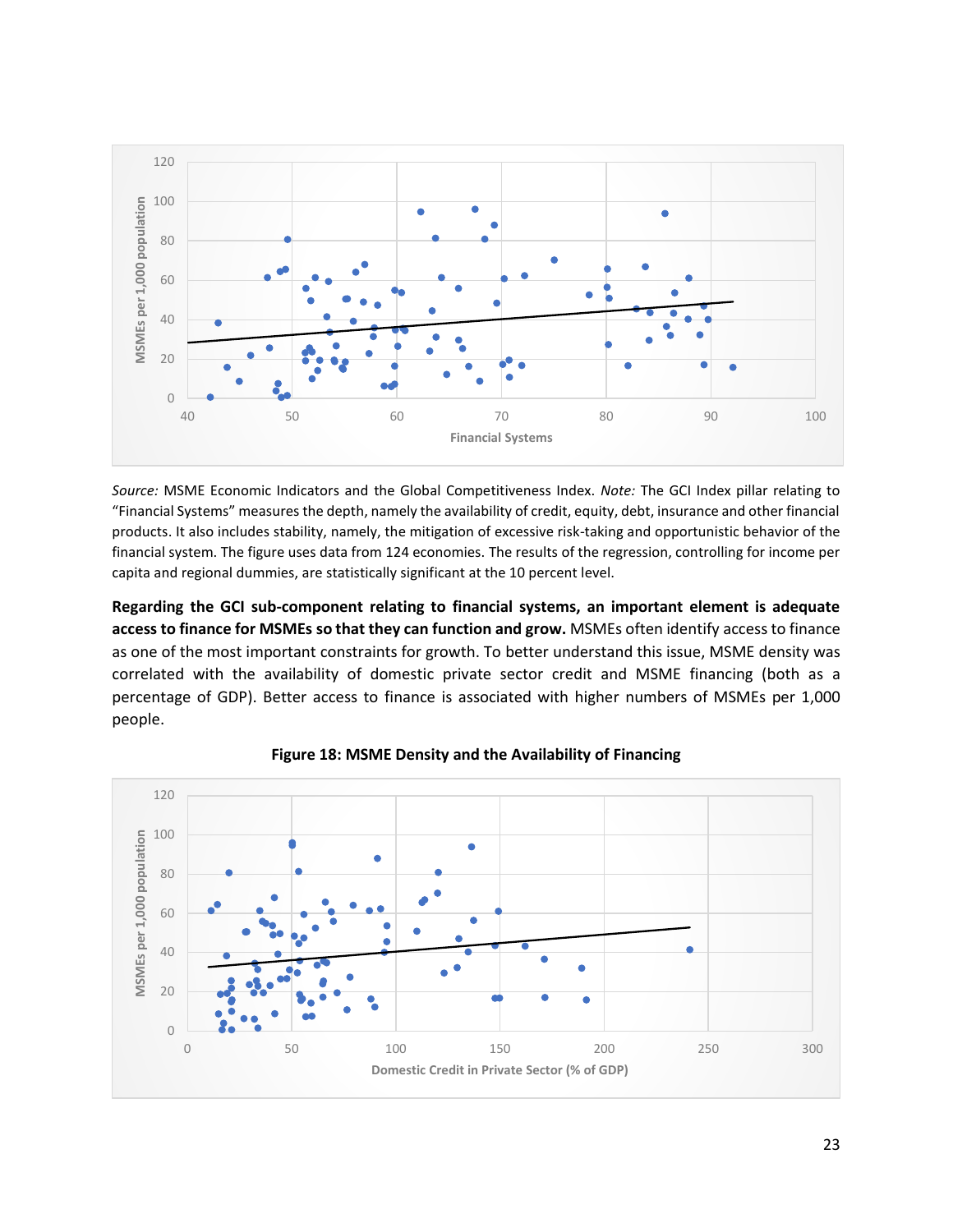*Source:* MSME Economic Indicators and World Development Indicators.

*Note:* The figure uses data from 124 economies. However, the results of the regression, controlling for income per capita and regional dummies, are not statistically significant at the 10 percent level.



*Source:* MSME Economic Indicators and the MSME Finance Gap (World Bank Group, 2017). *Note:* The figure uses data from 112 economies. The results of the regression, controlling for income per capita and regional dummies, are statistically significant at the 10 percent level.

#### <span id="page-23-0"></span>**Conclusion**

**Since MSME economic indicators were developed a decade ago, the availability of publicly available data from official sources has almost doubled. Nevertheless, data gaps persist across both economies and indicators.** There are still close to 30 economies that do not collect and/or make MSME data public. These economies are largely concentrated in the Sub-Saharan Africa region or have very small populations. Many of the economies covered do not have publicly available data for informal MSMEs, women-owned MSMEs and non-performing loans (NPLs). Specifically, only 11 economies have data on informality, only 18 on women-owned MSMEs, and 20 on NPLs (figures 23, 24 and 25).





*Source: MSME Economic Indicators.*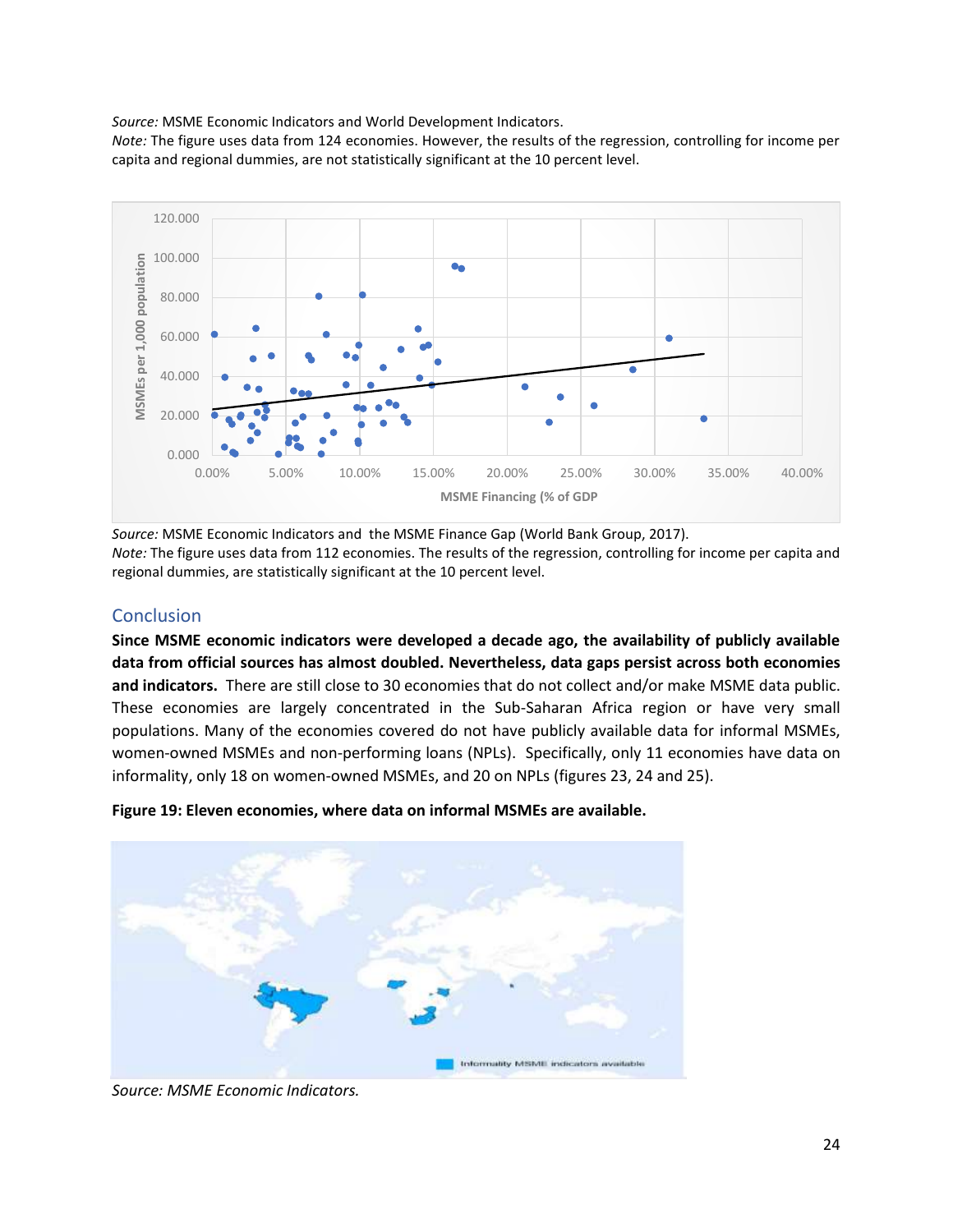

**Figure 20: Eighteen economies, where data on women-owned MSMEs are available.** 

Source: MSME Economic Indicators.



**Figure 21: Twenty economies, where data on MSME NPLs of MSME are available.**

Source: MSME Economic Indicators.

**As MSMEs constitute a large share of private sector firms — significantly contributing to employment, as well as value added to GDP — closing these data gaps will be important for policy makers and private sector institutions.** Access to regularly updated MSME economic indicators can enable governmental agencies to design more efficient evidence-based policy interventions. In addition, it can help financial institutions obtain deeper insights into various market segments and dynamics, as well as calibrate their products and services to evolving needs.

**In connection with the 2019 update of MSME economic indicators, the team of researchers, peer reviewers, and regional specialists offered several recommendations with respect to future updates:** 

• **Expand data sources to include non-governmental entities, such as financial institutions (for example, banks, microfinance institutions), credit bureaus, and chambers of commerce/business councils.** In addition to basic data, these institutions are more likely to have